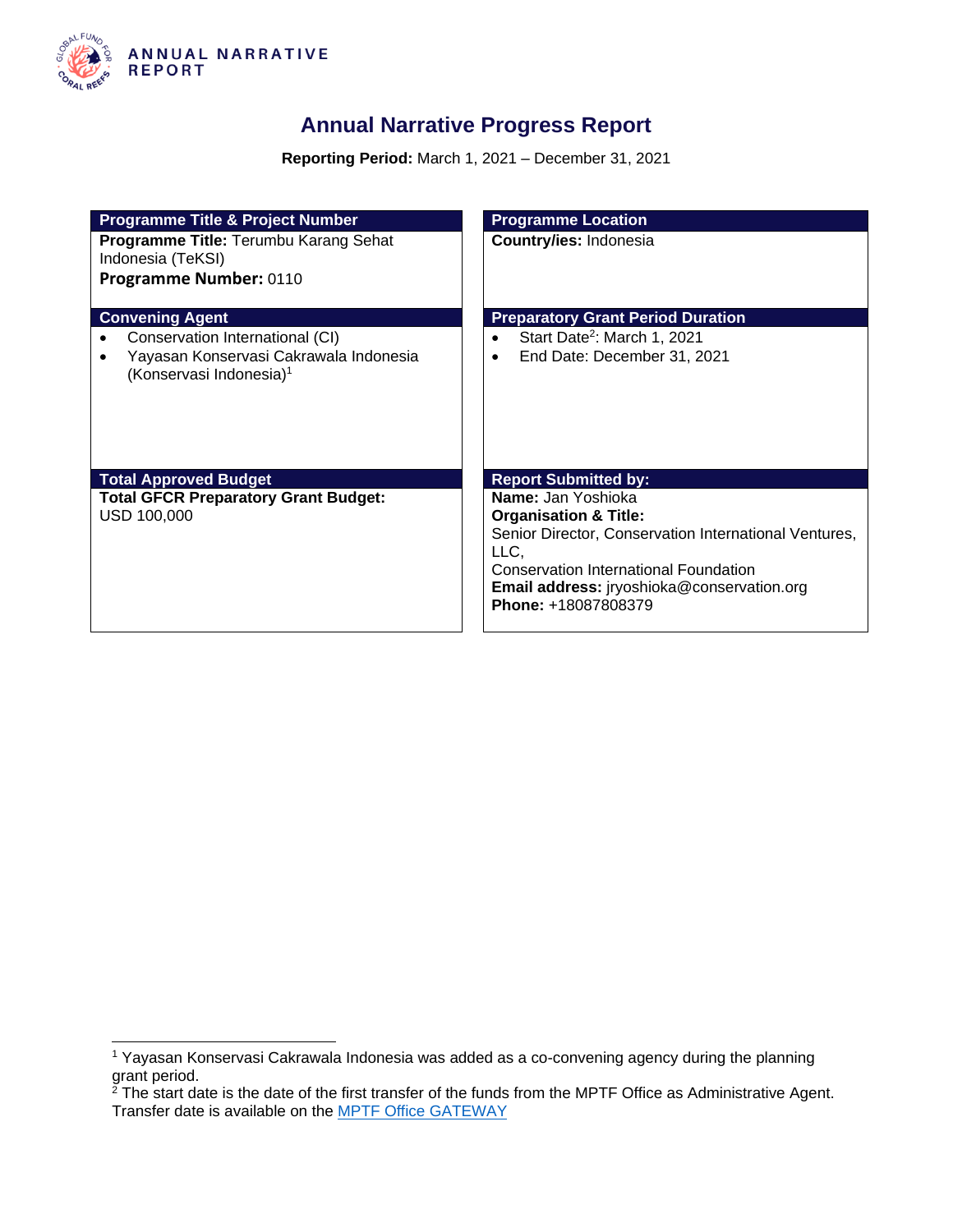# **Table of Contents**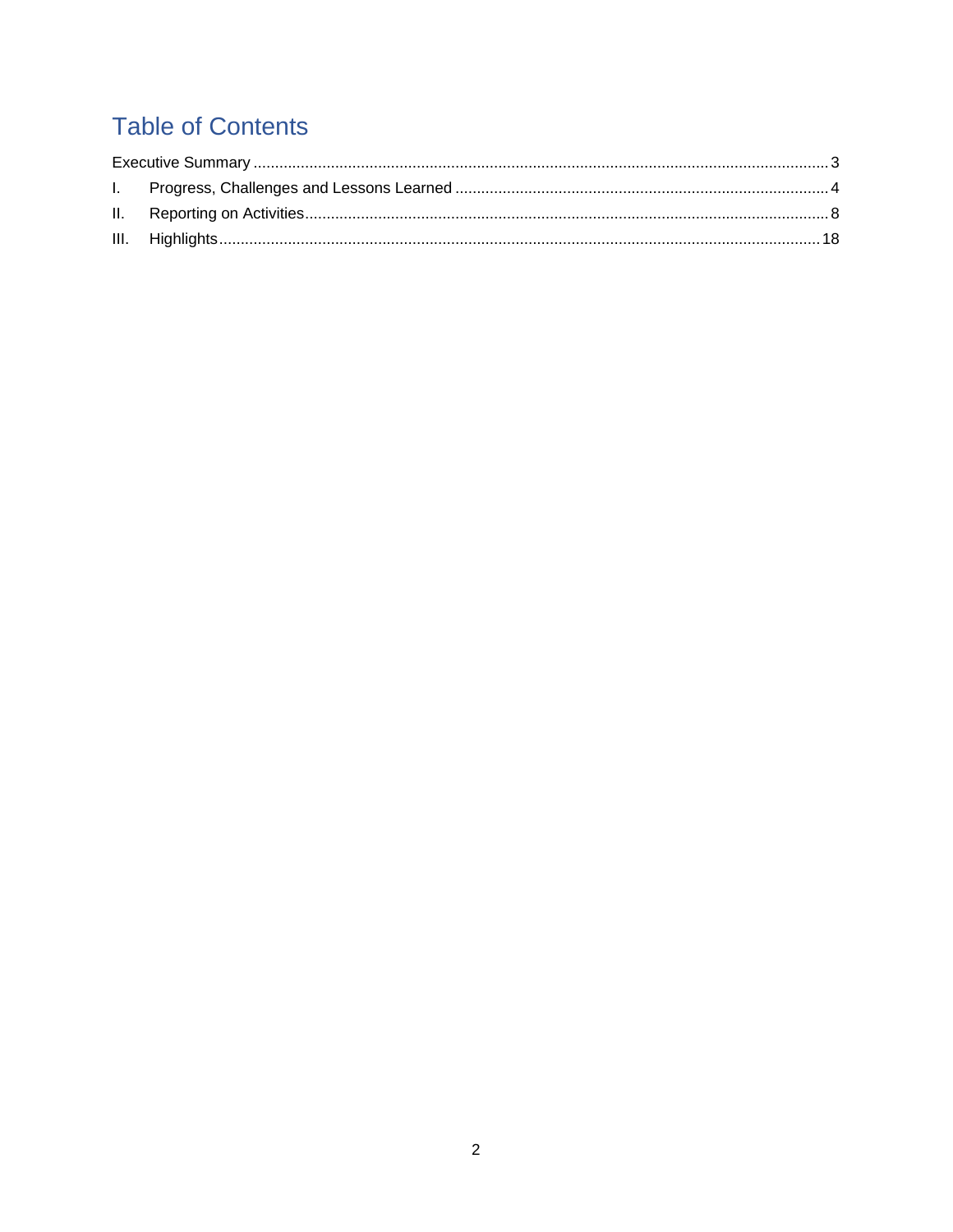### <span id="page-2-0"></span>Executive Summary

#### **Status of the full proposal:**

The proposal for the initial phase of the "Terumbu Karang Sehat Indonesia (TeKSI)" programme in Indonesia was presented to the GFCR Executive Board at the February 23, 2022 board meeting and was subsequently approved in March 2022. The initial phase of the programme is focused on establishing the enabling environment for coral reef positive development and investment in the Bird's Head Seascape and East Sumba over an 18-month period. The approved budget for this initial phase of work is US \$3 million.

There was also a separate proposal submitted and presented to the GFCR Executive Board on June 9, 2021, entitled "Financing the Bird's Head Seascape" that focused on a coral-focused debt for nature swap between the Government of Indonesia and the United States Government to finance the Blue Abadi Fund. That proposal, of US \$2 million was provisionally and partially approved, pending the successful negotiations of the debt for nature swap. As the swap was temporarily put on hold by the two governments, the GFCR proposal was similarly put on hold. The swap negotiations have since restarted, and this proposal will be resubmitted to the GFCR board if and when the swap negotiations successful conclude.

#### **Proposal Development Stage:**

#### **A. Key Achievements**

- **1. Partnerships & Stakeholder Engagement**. The proposal development process provided a valuable opportunity to engage with new and expanded set of public and private sector stakeholders and reinforce relationships with existing public and private sector partners. Programme development efforts in **Sumba Timur (East Sumba)** enabled CI to engage more strategically with the provincial government of Nusa Tenggara Timur (East Nusa Tenggara, "NTT") and regency government of Sumba Timur, while expanding seaweed industry partnerships with PT. Algae Sumba Timur Lestari (ASTIL), a regency-owned enterprise and public-private development lead for seaweed sector development, trade and investment in East Sumba and Cargill Inc., a leading global seaweed off-taker with significant sourcing interests in Indonesia both of which are essential to mobilizing efforts to promote reef-positive development of the seaweed sector in this region. The programme development phase also enabled CI to reinforce existing partnerships with government and local stakeholders in the **Bird's Head Seascape**, providing new opportunities to support and guide tourism recovery and development efforts in this region.
- **2. Quick-Win Interventions**. The GFCR programme is strategically positioned to take advantage of key tailwind opportunities in both Priority Areas: in East Sumba, the programme development process enabled CI to design programme strategies to align with and complement the government's own marine protection and seaweed sector development and growth ambitions, garnering strong public and private sector support for proposed programme activities in this region. Similarly, in the Bird's Head Seascape, the opportunity to mobilize targeted support to enable the newly formed BLUD in Bomberai to adapt and replicate MPA revenue models proven in Raja Ampat have reinvigorated dialogues around diversified MPA funding as the region recovers from the economic impacts of COVID-19 and associated declines in tourism activity.
- **3. Secured Co-Financing**. Lastly, through financial landscape and market analyses developed as part of the GFCR planning grant, CI and its key implementing partner, Yayasan Konservasi Cakrawala Indonesia ("Konservasi Indonesia"), were able to secure co-financing from Conservation International Ventures LLC ("CI Ventures") which will enable the incubation of reefpositive enterprise investments that could unlock larger-scale commercial investments from both the GFCR Equity Fund and other private sector financing. During the programme development phase, CI, through CI Ventures were able to identify an indicative pipeline of opportunities, some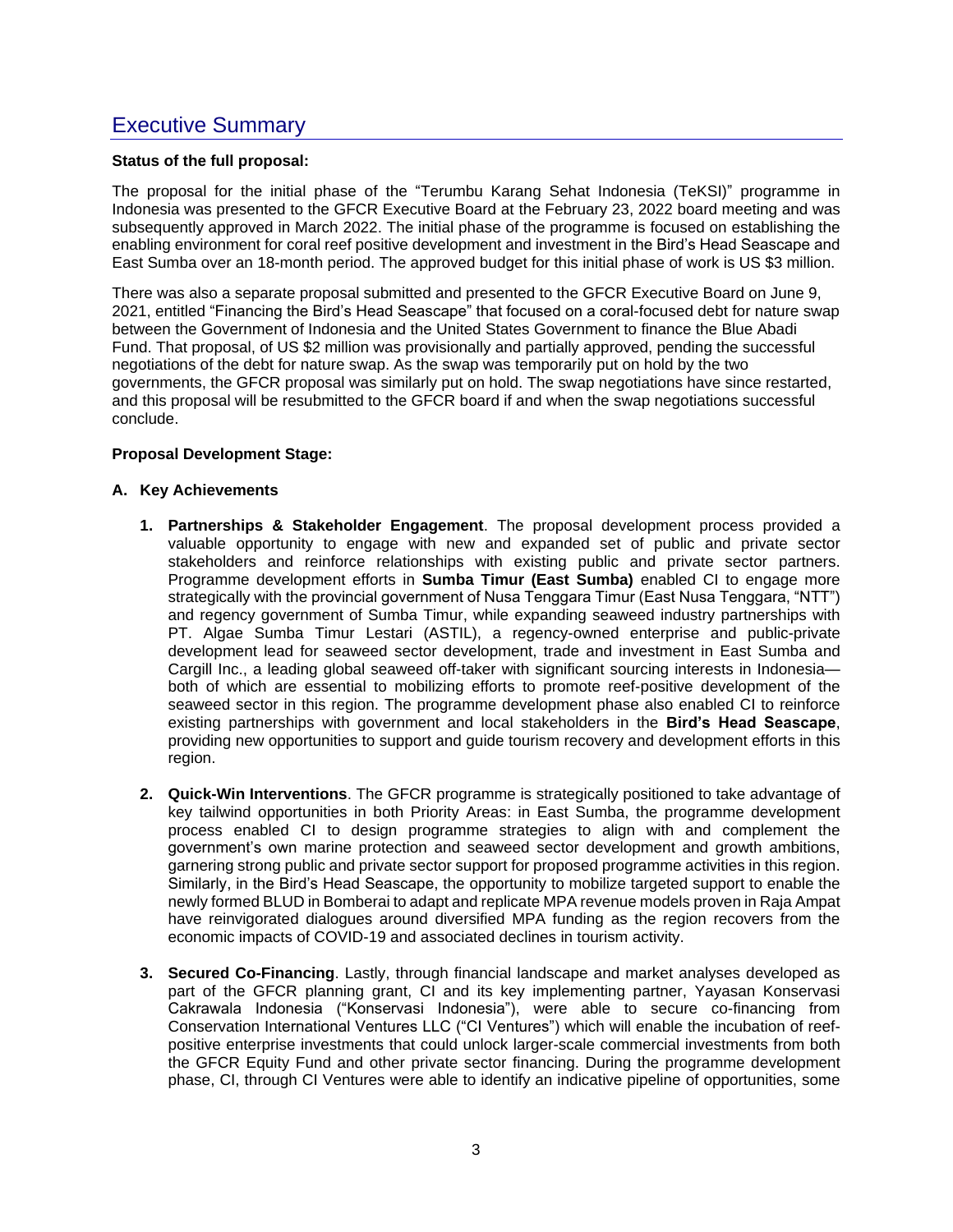of which are already being evaluated for co-investment by the Asian Development Bank (ADB), and other private equity and debt funds.

#### **B. Challenges Encountered**

- **1. Establishment of Indonesian Affiliate.** The programme development phase coincided with the transition of CI's Indonesia Country Program –an International Non-Governmental Organization ("INGO")—to an independent Yayasan (domestic non-profit foundation). During the transition period, certain limitations on INGO activities restricted our ability to fully engage with government and private sector partners essential to the design and development of the GFCR programme for a number of months. With the Yayasan now formally established, Konservasi Indonesia, together with CI are now strongly positioned to implement the approved GFCR programme.
- **2. GFCR Guidance and Coordination.** Being among the early cohort of Convening Agencies in a new and ambitious blended financing initiative presented a number of coordination challenges during the programme development stage.
- **3. Delay in Debt Swap Negotiations.** The delay in the official negotiations for the debt for nature swap between the Government of Indonesia and the Government of the United States required a recalibration on focus for phase 1 of the program.

#### **C. Lessons Learned**

- **1. Repeat and early socialization of blended finance:** Given the new nature of blended finance to most potential partners for this program, it became clear that we not only needed to talk to partners early and often about the proposal ideas, but also to continually socialize the concept of blended finance models.
- **2. Focus is key:** CI underwent an expansive scoping effort, generating many exciting possible directions for the program. However, with so many possible options, resources and efforts were too thin and the ability to articulate a clear theory of change for each place was limited. It ultimately was key to keep the proposal and subsequent implementation realistic and to focus the geographies and the intervention sectors.

### <span id="page-3-0"></span>I. Progress, Challenges and Lessons Learned

| 1. Identification and Description of Priority Areas |                                                                                                                                                                                                                                                                                                                                                                                                                                                                                                                                                                                                                                                                                                                                                                                                                                                                                                                                                                                                                                                |  |
|-----------------------------------------------------|------------------------------------------------------------------------------------------------------------------------------------------------------------------------------------------------------------------------------------------------------------------------------------------------------------------------------------------------------------------------------------------------------------------------------------------------------------------------------------------------------------------------------------------------------------------------------------------------------------------------------------------------------------------------------------------------------------------------------------------------------------------------------------------------------------------------------------------------------------------------------------------------------------------------------------------------------------------------------------------------------------------------------------------------|--|
| Summary                                             | Two initial Priority Areas - the Bird's Head Seascape and East Sumba-<br>were identified based on an assessment of:<br>Indonesian government marine conservation priorities as evidenced by<br>$\bullet$<br>legal designation of marine management or protected areas with clear<br>marine spatial and use planning and/or zoning;<br>Existing areas of CI and other international and local coral reef and<br>$\bullet$<br>marine conservation programming focus and investment;<br>Indicators of potential climate refugia and biodiversity value based on<br>$\bullet$<br>data related to coral and reef-associated species distribution and<br>diversity and data on historical bleaching events and reef system<br>resilience:<br>understanding of drivers of degradation, opportunities to develop<br>$\bullet$<br>blended finance opportunities, etc<br>Discussion and brainstorming sessions with CI field teams and partners<br>$\bullet$<br>in Indonesia to identify which areas had stronger potential for GFCR<br>program success; |  |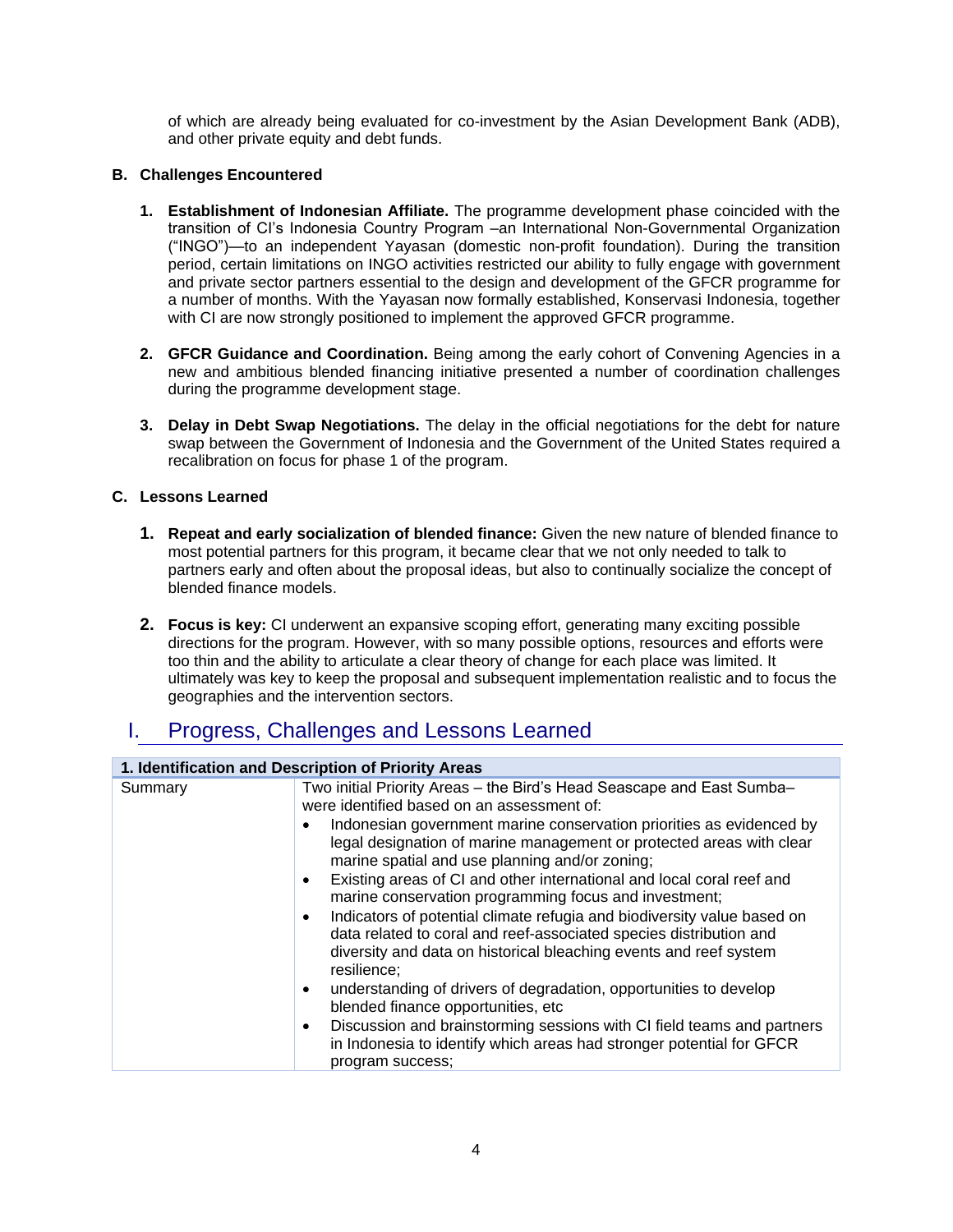|                            | Engagement with national, provincial and regency-level governments on<br>$\bullet$<br>marine conservation and development priorities in both GFCR priority<br>regions; and<br>Mapping and evaluation of prospective investment opportunities within<br>$\bullet$<br>and across GFCR sector priorities in priority regions                                                                                                                                                                                                                                                                                                                                                                                                                                                                                                                                                                                                                                                                                                                                                                                                                                                       |
|----------------------------|---------------------------------------------------------------------------------------------------------------------------------------------------------------------------------------------------------------------------------------------------------------------------------------------------------------------------------------------------------------------------------------------------------------------------------------------------------------------------------------------------------------------------------------------------------------------------------------------------------------------------------------------------------------------------------------------------------------------------------------------------------------------------------------------------------------------------------------------------------------------------------------------------------------------------------------------------------------------------------------------------------------------------------------------------------------------------------------------------------------------------------------------------------------------------------|
| <b>Objectives Achieved</b> | Initial priority sites were selected based on their potential as climate refugia,<br>biodiversity value, and addressable drivers of degradation based on the<br>analyses above and consultant-led analyses relevant to their potential to<br>absorb blended financing at multiple scales.                                                                                                                                                                                                                                                                                                                                                                                                                                                                                                                                                                                                                                                                                                                                                                                                                                                                                       |
| Challenges                 | Data Limitations - Particularly in East Sumba, limited data on the larger<br>extent of coral reef systems encompassed within the prioritized marine<br>management area were encountered. While some baseline data were<br>available for coral species diversity, extent of live coral cover, and reef-<br>species diversity and biomass were identified, these data were drawn from a<br>geographically and spatially limited survey area. In contrast, while coral reef<br>and environmental data for the Bird's Head Seascape were comparatively<br>more extensive and detailed, information on relevant sector development<br>and investment opportunities were particularly limited.                                                                                                                                                                                                                                                                                                                                                                                                                                                                                        |
| Lessons learned            | Need for Updated Baseline Assessment - Based on data gaps identified<br>during the planning grant phase, the need for updated and/or more targeted<br>baseline assessments were prioritized for both Priority Areas in the initial<br>phase of the programme implementation<br>Distribution of Investment Opportunities Relative to Coral Reef<br><b>Priorities</b> – Within Indonesia, the areas identified by the GFCR as "priority"<br>reef areas" based on indicators of coral reef health and climate resilience are<br>characterized by historically low levels of overall economic development<br>and, with the exception of energy (oil and gas), mining and extractives,<br>industrial palm oil, and small, highly concentrated areas of marine and<br>coastal ecotourism, limited levels of private investment. Identifying<br>opportunities for sustainable, "reef positive" investment, in these regions are<br>likely to require significant investment in establishment and strengthening of<br>enabling conditions conducive to attracting and scaling commercial<br>investment that is also aligned with the coral reef conservation objectives of<br>the GFCR. |
| 2. Partnerships            |                                                                                                                                                                                                                                                                                                                                                                                                                                                                                                                                                                                                                                                                                                                                                                                                                                                                                                                                                                                                                                                                                                                                                                                 |
| Summary                    | Public Sector Engagement - Engagement with government ministries at<br>the national and sub-national (provincial, regency) levels through multiple<br>bilateral meetings                                                                                                                                                                                                                                                                                                                                                                                                                                                                                                                                                                                                                                                                                                                                                                                                                                                                                                                                                                                                        |
|                            | <b>Local Community Engagement</b> – Engagement with existing community<br>partners, associations, and organizations within the Bird's Head Seascape<br>and East Sumba through CI and Konservasi Indonesia staff in Indonesia, the<br>U.S., and through key local partner organizations                                                                                                                                                                                                                                                                                                                                                                                                                                                                                                                                                                                                                                                                                                                                                                                                                                                                                          |
|                            | Private Sector Engagement - Joint engagement by CI and Konservasi<br>Indonesia and planning grant consultants (Starling Resources, CPI<br>Indonesia) with domestic financial sector institutions, local and regional 'blue<br>economy' investment funds, local industry stakeholders (tourism, seafood<br>sector, seaweed industry, and coastal and marine infrastructure developers)                                                                                                                                                                                                                                                                                                                                                                                                                                                                                                                                                                                                                                                                                                                                                                                           |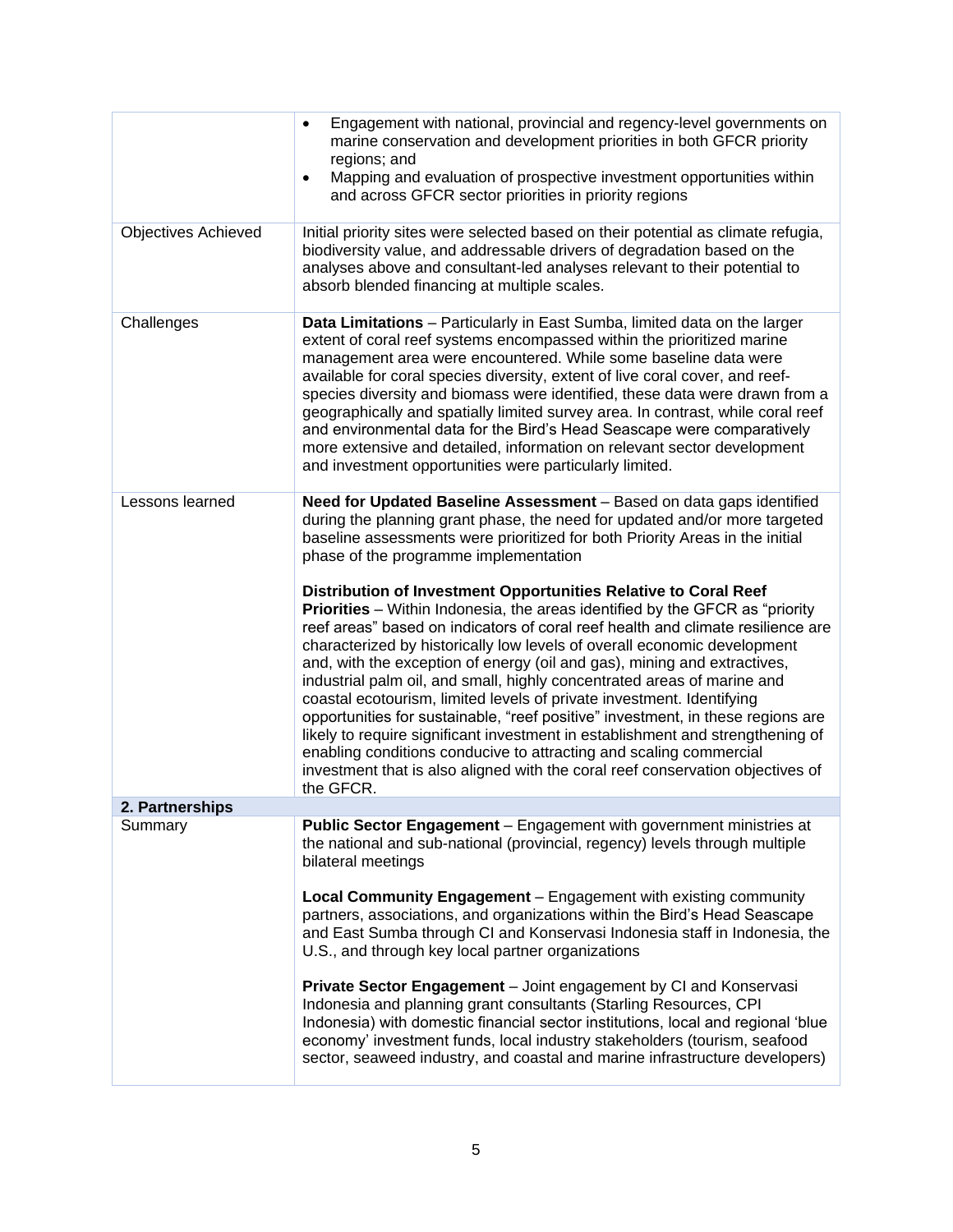|                            | Global Private Investment - Leveraging existing network of 'blue economy'<br>focused financial institutions and firms and prospective investees through CI<br>Ventures and CI Conservation Finance Division and in collaboration with<br><b>GFCR Equity Fund</b>                                                                                                                                                                                                                                                                                                                                                                                                                                                                                                                                                                                                                                                                                                                                                                                                                                                                                                                                                                     |
|----------------------------|--------------------------------------------------------------------------------------------------------------------------------------------------------------------------------------------------------------------------------------------------------------------------------------------------------------------------------------------------------------------------------------------------------------------------------------------------------------------------------------------------------------------------------------------------------------------------------------------------------------------------------------------------------------------------------------------------------------------------------------------------------------------------------------------------------------------------------------------------------------------------------------------------------------------------------------------------------------------------------------------------------------------------------------------------------------------------------------------------------------------------------------------------------------------------------------------------------------------------------------|
| <b>Objectives Achieved</b> | The proposal development process provided a valuable opportunity to engage<br>with new and expanded set of public and private sector stakeholders and<br>reinforce relationships with existing public and private sector partners.<br>Programme development efforts in Sumba Timur (East Sumba) enabled CI<br>to engage more strategically with the provincial government of Nusa Tenggara<br>Timur (East Nusa Tenggara, "NTT") and regency government of Sumba<br>Timur, while expanding seaweed industry partnerships with PT. Algae Sumba<br>Timur Lestari (ASTIL), a regency-owned enterprise and public-private<br>development lead for seaweed sector development, trade and investment in<br>East Sumba and Cargill Inc., a leading global seaweed off-taker with<br>significant sourcing interests in Indonesia-both of which are essential to<br>mobilizing efforts to promote reef-positive development of the seaweed sector<br>in this region. The programme development phase also enabled CI to<br>reinforce existing partnerships with government and local stakeholders in the<br>Bird's Head Seascape, providing new opportunities to support and guide<br>tourism recovery and development efforts in this region. |
| Challenges                 | The COVID crisis and in particular a very significant surge in Indonesia<br>during much of the planning grant period created constraints on engaging<br>with some prospective and critical partners, most significantly local<br>communities in each of the priority geographies that were unable to engage<br>virtually. Once safe, additional in-person consultation is planned during<br>project implementation to overcome this challenge.                                                                                                                                                                                                                                                                                                                                                                                                                                                                                                                                                                                                                                                                                                                                                                                       |
| Lessons learned            | Alignment between GFCR programme objectives and those of government<br>agencies and the private sector was critical to achieving support and buy-in<br>for the proposed programme. CI and Konservasi Indonesia will continue to<br>strengthen alignment with local public and private interests throughout the<br>programme through active stakeholder engagement and dialogue.                                                                                                                                                                                                                                                                                                                                                                                                                                                                                                                                                                                                                                                                                                                                                                                                                                                      |
| 3. Pipeline identification |                                                                                                                                                                                                                                                                                                                                                                                                                                                                                                                                                                                                                                                                                                                                                                                                                                                                                                                                                                                                                                                                                                                                                                                                                                      |
| Summary                    | Enabling Investments - Enabling investments and baseline assessment<br>needs described in the approved programme proposal were identified<br>through extensive public and private stakeholder engagement and dialogue                                                                                                                                                                                                                                                                                                                                                                                                                                                                                                                                                                                                                                                                                                                                                                                                                                                                                                                                                                                                                |
|                            | Incubation Investment Pipeline - Sourcing and preliminary screening of<br>indicative "incubation" investment pipeline was led by CI Ventures by<br>leveraging its existing network of portfolio companies, private investors and<br>fund managers, and relevant accelerators and incubators active in Indonesia                                                                                                                                                                                                                                                                                                                                                                                                                                                                                                                                                                                                                                                                                                                                                                                                                                                                                                                      |
| <b>Objectives Achieved</b> | <b>Incubation Investment Pipeline</b> - The programme has identified in excess<br>of USD \$25m in indicative pipeline opportunities at different stages of<br>development and financing requirements a subset of which are already<br>being discussed with the GFCR Equity Fund and with external prospective<br>investors such as the Asian Development Bank (ADB). Additional detail<br>regarding these opportunities will be made available to the GFCR Equity<br>Fund following execution of a Mutual Confidentiality and Non-Disclosure<br>Agreement.                                                                                                                                                                                                                                                                                                                                                                                                                                                                                                                                                                                                                                                                           |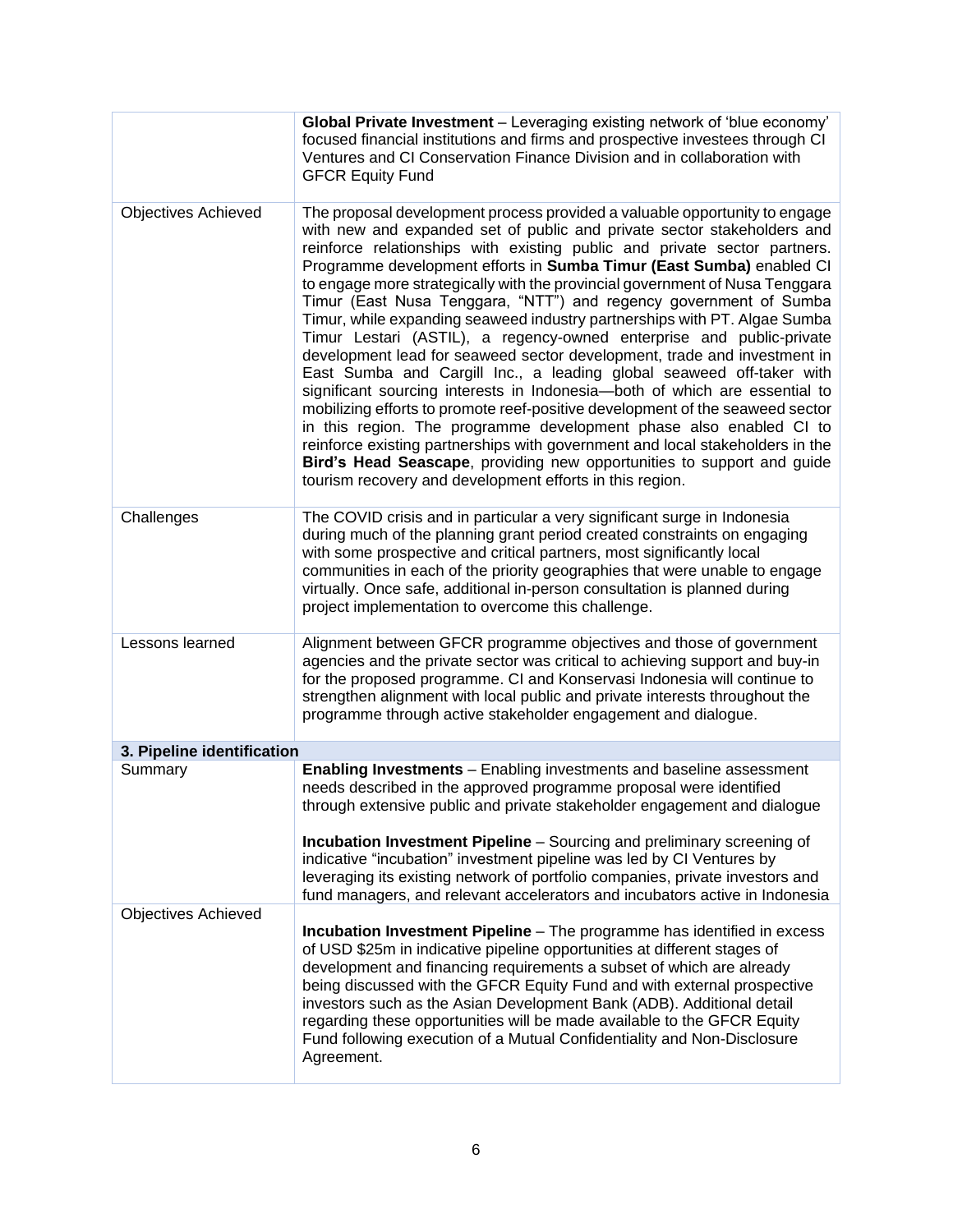| Challenges                 | The Bird's Head Seascape is a place with historically marginalized<br>indigenous communities and significant economic in equities. As a result,<br>special attention needs to paid to developing a pipeline of investments that<br>are actually led by and benefit Papuan communities and reduce economic<br>inequity. That is at times in conflict with the GFCR Equity Fund's preferred<br>deal structure with much higher value deals than the pipeline of Papuan led<br>enterprises can support.                                                                                                                                                                                                       |
|----------------------------|------------------------------------------------------------------------------------------------------------------------------------------------------------------------------------------------------------------------------------------------------------------------------------------------------------------------------------------------------------------------------------------------------------------------------------------------------------------------------------------------------------------------------------------------------------------------------------------------------------------------------------------------------------------------------------------------------------|
| Lessons learned            | Early investments in into enabling conditions to increase equitable access to<br>capital will be critical as well as the inclusion of financing mechanism as<br>various scales.                                                                                                                                                                                                                                                                                                                                                                                                                                                                                                                            |
| 4. Stakeholder engagement  |                                                                                                                                                                                                                                                                                                                                                                                                                                                                                                                                                                                                                                                                                                            |
| Summary                    | CI held one-on-one meetings with a variety of stakeholders in both target<br>geographies to explore existing investments and reef conservation activities<br>as well as potential future coral-positive investments. However, as described<br>above, COVID related restrictions on travel and community access created a<br>barrier to complete stakeholder engagement and so these activities have<br>been included in the first phase of the approved project.                                                                                                                                                                                                                                           |
| <b>Objectives Achieved</b> |                                                                                                                                                                                                                                                                                                                                                                                                                                                                                                                                                                                                                                                                                                            |
|                            | <b>Community</b> - Kehati, LMMA, MPA Authorities<br>$\bullet$<br>Industry - Raja Ampat Homestay Association, Misool Eco Resorts,<br>$\bullet$<br>Indonesia Seaweed Industry Association (ASTRULI), East Sumba PT.<br>ASITIL, Cargill Inc. and prospective pipeline companies<br>Academia & Research - Universitas Nusa Cendana, University of<br>$\bullet$<br>Papua, Universitas Mataram, UC Santa Barbara, University of<br>Queensland<br>Finance & Investment - GFCR Equity Fund, Mirova Althelia<br>Sustainable Ocean Fund, Marine Change, Deliberate Capital (Meloy<br>Fund I LP), AquaSpark, Hatch Blue, Invest Oceans, 1000 Ocean<br><b>Startups</b><br>NGO - TNC, Rare, UNDP Indonesia<br>$\bullet$ |
| Challenges                 | Because both COVID restrictions and the transition of CI from an<br>international organization to a local Yayasan in Indonesia during the time of<br>the planning grant, we were not able to hold the large socialization meeting<br>we were hoping to in the planning grant so focused on one-on-one<br>discussions which, which very informative, was limiting in how many people<br>we were able to engage with. We recognize the need for additional<br>engagement especially with local government leaders to socialize the<br>project, align with their priorities and build trust. This will take place at the<br>beginning of the first phase of the project.                                      |
| Lessons learned            | There is a need to broaden and diversify stakeholders which will be an area<br>of continual focus of the programme throughout implementation.                                                                                                                                                                                                                                                                                                                                                                                                                                                                                                                                                              |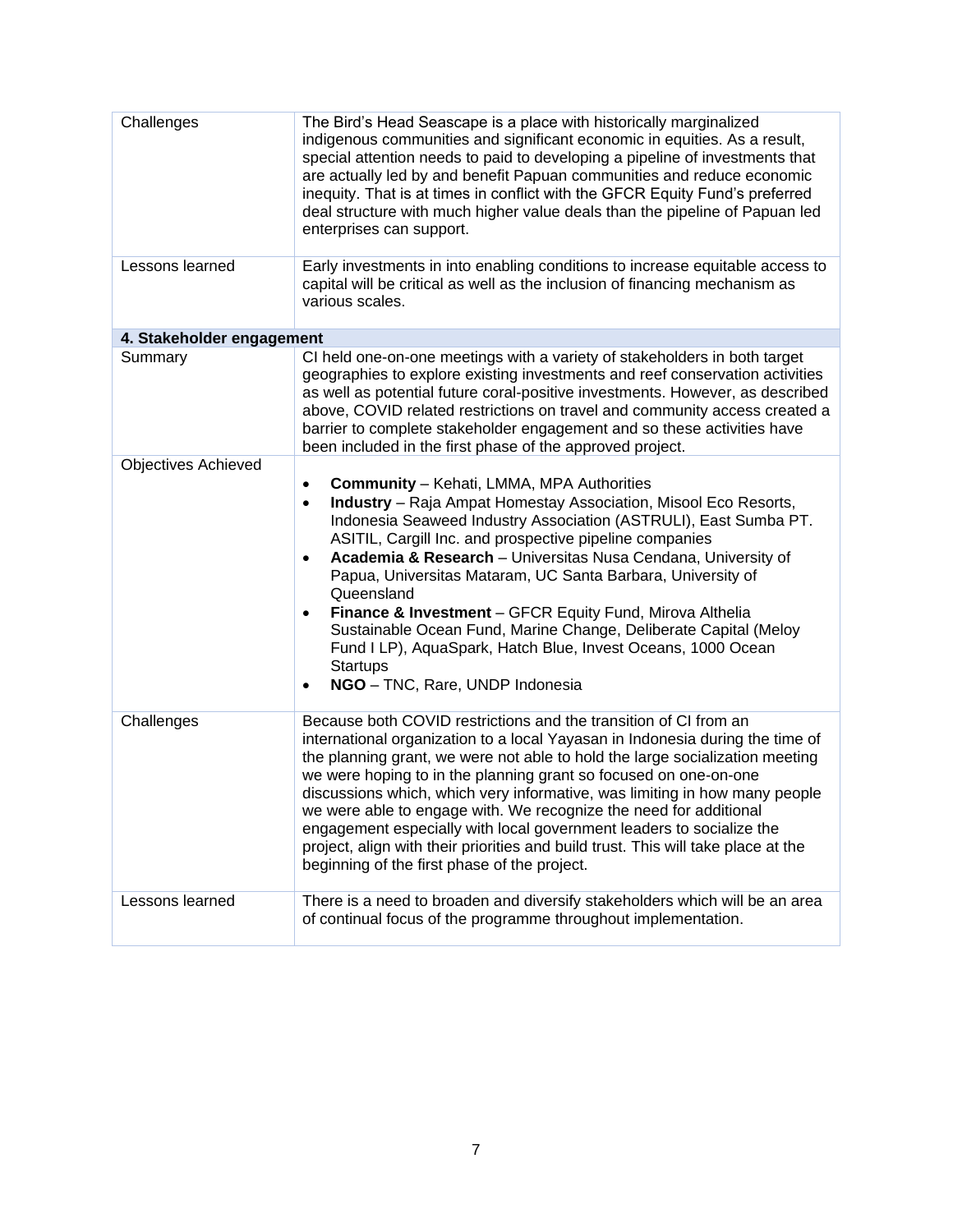

## **II.** Reporting on Activities

<span id="page-7-0"></span>

| <b>Outputs &amp; Activities</b>                                                                                                                                                                                                                       | <b>Objectives Achieved</b>                                                                                                                                                                                                                                     | <b>Objectives missed</b>                                                                                                                                                                                                               |  |  |
|-------------------------------------------------------------------------------------------------------------------------------------------------------------------------------------------------------------------------------------------------------|----------------------------------------------------------------------------------------------------------------------------------------------------------------------------------------------------------------------------------------------------------------|----------------------------------------------------------------------------------------------------------------------------------------------------------------------------------------------------------------------------------------|--|--|
|                                                                                                                                                                                                                                                       | Output 1.1: Potential partners convened to contribute to project design                                                                                                                                                                                        |                                                                                                                                                                                                                                        |  |  |
| Activity 1.1.1: Hold initial<br>partner dialogues with<br>civil society partners<br>working in target<br>geographies to solicit<br>input into project design<br>and begin to aggregate<br>potential ideas for the<br>funding and project<br>pipeline. | CI conducted one-on-one consultations with dozens of<br>partners across the potential key geographies, including<br>the Bird's Head Seascape, and various different<br>geographies in the Lesser Sunda Seascape. This<br>feedback fed into the project design. | The original plan to convene large partner dialogues<br>was adapted based on COVID-restrictions and some<br>unexpected restrictions that CI had during its transition<br>from an International NGO to a local Yayasan in<br>Indonesia. |  |  |
| Activity 1.1.2: Targeted<br>outreach to specialist<br>finance and investment<br>professionals to inform<br>design of blended<br>financing approach(es)<br>(see Activity 1.4.2 for<br>additional detail)                                               | The finance and investment experts within CI Ventures<br>led outreach with Indonesian and regional finance<br>experts as well as Systemiq, Pegasus Capital Advisors,<br>and other Equity Fund partners.                                                        |                                                                                                                                                                                                                                        |  |  |
| Activity 1.1.3: Agree upon<br>a mechanism for<br>continued partner<br>engagement in the<br>project, including a<br>mechanism to gather and<br>vet additional potential<br>investable and fundable<br>projects as they emerge.                         | CI collaborated with TNC who was invited by GFCR to be<br>a convening agent for a second GFCR project in<br>Indonesia, as well as UNDP and agreed upon a<br>coordination structure among the partners.                                                         |                                                                                                                                                                                                                                        |  |  |
|                                                                                                                                                                                                                                                       | Output 1.2: Project consultation conducted with relevant National, Provincial, and Regency Governments                                                                                                                                                         |                                                                                                                                                                                                                                        |  |  |
| Activity 1.2.1: Consult on<br>project design with<br>relevant agencies with<br>the National Government,                                                                                                                                               | CI consulted this program with regency and provincial<br>governments to seek their endorsement and ensure our<br>program was aligned with government priorities. Informal<br>consultations were held with staff in the Ministry of                             | During the transition from an international NGO to a<br>locally registered Yayasan, CI was unable to engage<br>formally with ministries outside of the Ministry of                                                                     |  |  |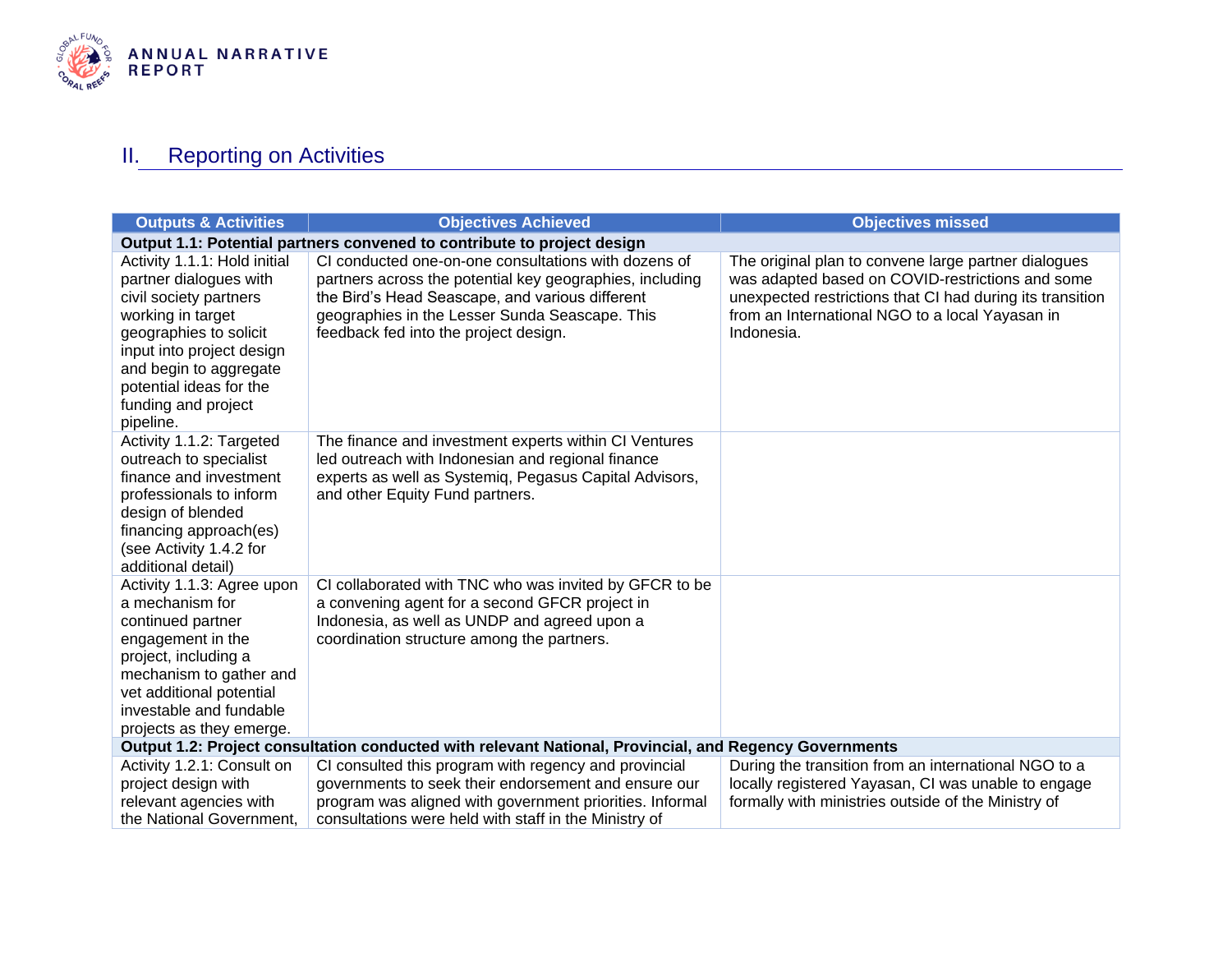| <b>Outputs &amp; Activities</b>                                                                                                                                                                                                                                                                                                                           | <b>Objectives Achieved</b>                                                                                                                                                                                                                                                                                                                                                                                                                    | <b>Objectives missed</b>                                                                                                                                                                                                                                                                                                                                                                                                                                       |
|-----------------------------------------------------------------------------------------------------------------------------------------------------------------------------------------------------------------------------------------------------------------------------------------------------------------------------------------------------------|-----------------------------------------------------------------------------------------------------------------------------------------------------------------------------------------------------------------------------------------------------------------------------------------------------------------------------------------------------------------------------------------------------------------------------------------------|----------------------------------------------------------------------------------------------------------------------------------------------------------------------------------------------------------------------------------------------------------------------------------------------------------------------------------------------------------------------------------------------------------------------------------------------------------------|
| including but not limited<br>to the Coordinating<br>Ministry of Maritime and<br><b>Investment Affairs,</b><br>Ministry of Environment<br>and Forestry Ministry of<br>Maritime Affairs and<br>Fisheries, Ministry of<br>Finance, Ministry of<br>National Development<br>Planning (BAPPENAS),<br>and the Peat and<br><b>Mangrove Restoration</b><br>Agency. | Marine Affairs and Fisheries, BAPPENAS and Ministry of<br>Maritime and Investment.                                                                                                                                                                                                                                                                                                                                                            | Environment and Forestry (with whom we have our<br>MOU).                                                                                                                                                                                                                                                                                                                                                                                                       |
| Activity 1.2.2: Consult on<br>project design with<br>relevant governments in<br>the Bird's Head<br>Seascape, possibly<br>including but not limited<br>to the West Papua<br>Provincial Government,<br>Regency Governments in<br>Raja Ampat, Kaimana,<br>FakFak, Tambrauw,<br>South Sorong, Wondoma<br>Bay, and Bintuni Bay.                                | The project in the BHS was developed through<br>consultations with regency and provincial governments in<br>the BHS and program activities were designed to<br>complement and enhance government plans. For<br>example, our activity in Bomberai to strengthen the<br>revenue scheme for the BLUD will directly support the<br>West Papua Department of Marine and Fisheries BLUD<br>responsible for managing the Kaimana and Fakfak<br>MPAs. | Our programme changed a few times during this<br>proposal development process to keep the scope<br>manageable and stay within the budget limits. Because<br>of this, we kept the program geography to areas CI<br>already has a strong field team and relationships. We<br>did not connect with the government of Tambrauw,<br>South Sorong, Wondama Bay or Bintuni Bay at this<br>time although may open these conversations in later<br>phases of the grant. |
| Activity 1.2.3: Consult on<br>project design with<br>relevant governments in<br>the Lesser Sunda<br>Seascape.                                                                                                                                                                                                                                             | The project design was consulted with regency<br>governments in Sumba as well as the provincial<br>government, most notably the provincial department of<br>marine and fisheries.                                                                                                                                                                                                                                                             | Because we focused out geography on Sumba in this<br>phase of the project, we prioritized conversations with<br>governments in Sumba Island, not in other islands<br>within the Lesser Sunda Seascape.                                                                                                                                                                                                                                                         |
| Activity 1.2.4: As part of<br>Activities 1.2.1-1.2.3,<br>specifically consult<br>agencies, ministries and<br>focal points related to<br>economic development,<br>finance, trade and                                                                                                                                                                       | Throughout the proposal development process, we<br>continued to consult with government counterparts to<br>identify synergies and opportunities within existing legal<br>and policy frameworks. This will continue to be an open<br>and ongoing discussion with government throughout the<br>program implementation to ensure alignment.                                                                                                      | As mentioned above, because of Cl's transition to a<br>local Yayasan, we were limited in terms of our ability to<br>have formal consultations with some ministries at the<br>national level.                                                                                                                                                                                                                                                                   |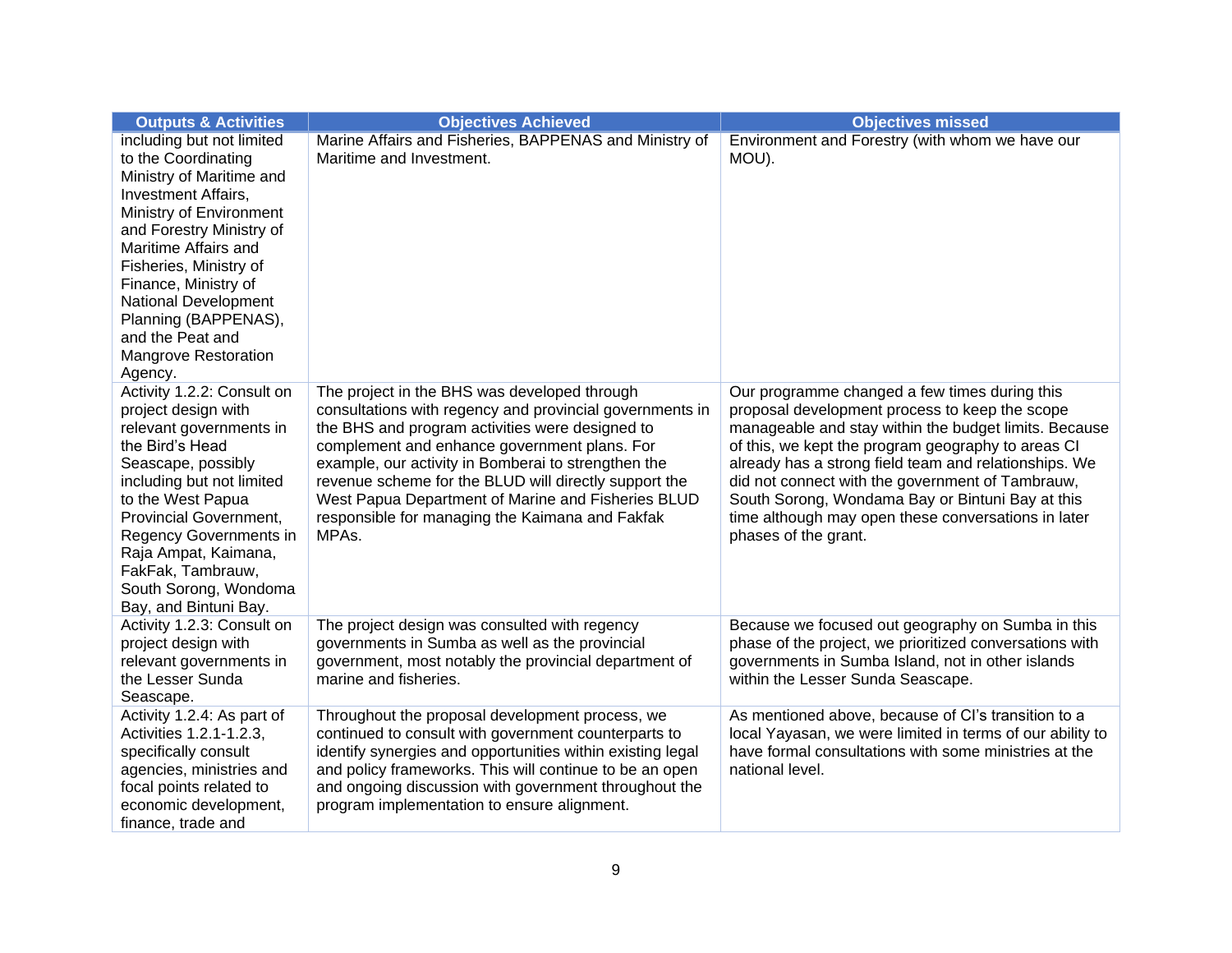| <b>Outputs &amp; Activities</b>                          | <b>Objectives Achieved</b>                                                                                                                                                               | <b>Objectives missed</b>                                     |
|----------------------------------------------------------|------------------------------------------------------------------------------------------------------------------------------------------------------------------------------------------|--------------------------------------------------------------|
| investment, in order to                                  |                                                                                                                                                                                          |                                                              |
| identify policy and                                      |                                                                                                                                                                                          |                                                              |
| regulatory parameters                                    |                                                                                                                                                                                          |                                                              |
| related to investment in                                 |                                                                                                                                                                                          |                                                              |
| key verticals and to                                     |                                                                                                                                                                                          |                                                              |
| identify potential                                       |                                                                                                                                                                                          |                                                              |
| incentives, synergies and<br>opportunities to facilitate |                                                                                                                                                                                          |                                                              |
| private investment within                                |                                                                                                                                                                                          |                                                              |
| existing legal, policy                                   |                                                                                                                                                                                          |                                                              |
| frameworks.                                              |                                                                                                                                                                                          |                                                              |
| Activity 1.2.5: If other                                 | During this proposal development, we ended up reducing                                                                                                                                   |                                                              |
| geographies emerge                                       | our target geographies so did not consult with                                                                                                                                           |                                                              |
| through partner                                          | governments outside out initial concept although will                                                                                                                                    |                                                              |
| dialogues, CI or the                                     | certainly continue to engage relevant governments                                                                                                                                        |                                                              |
| relevant partner consult                                 | throughout program implementation.                                                                                                                                                       |                                                              |
| with relevant                                            |                                                                                                                                                                                          |                                                              |
| governments.                                             |                                                                                                                                                                                          |                                                              |
|                                                          | Output 1.3: Negotiations for the Blue Abadi Debt for Nature Swap are progressing; the detailed opportunity and business case for<br>GFCR investment is submitted with the full proposal. |                                                              |
| Activity 1.3.1: As invited,                              |                                                                                                                                                                                          | After Cl's submission of the "Financing the Bird's head      |
| participate in negotiations                              |                                                                                                                                                                                          | Seascape Proposal" was submitted to the GFCR                 |
| for the debt for nature                                  |                                                                                                                                                                                          | executive board, the official negotiations for the debt      |
| swap between the                                         |                                                                                                                                                                                          | for nature swap between the Government of Indonesia,         |
| Government of                                            |                                                                                                                                                                                          | the Government of the United States were delayed as          |
| Indonesia, the                                           |                                                                                                                                                                                          | the two governments resolved a few outstanding               |
| Government of the United                                 |                                                                                                                                                                                          | constraints and the Government of Indonesia worked           |
| States, and CI and TNC                                   |                                                                                                                                                                                          | through which ministry would lead the swap. As a             |
| for coral reef                                           |                                                                                                                                                                                          | result, the CI team tracked these side negotiations, but     |
| conservation in West                                     |                                                                                                                                                                                          | the full negotiations did not start during the period of     |
| Papua.                                                   |                                                                                                                                                                                          | the planning grant. They have now started in earnest         |
|                                                          |                                                                                                                                                                                          | and CI is supporting negotiations using additional           |
| Activity 1.3.2: Map the                                  |                                                                                                                                                                                          | resources.<br>This activity was postponed when the debt swap |
| flow of proceeds (sources                                |                                                                                                                                                                                          | negotiations were delayed.                                   |
| and uses) from Debt for                                  |                                                                                                                                                                                          |                                                              |
| Nature Swap investment                                   |                                                                                                                                                                                          |                                                              |
| and describe options for                                 |                                                                                                                                                                                          |                                                              |
| earmarking the GFCR                                      |                                                                                                                                                                                          |                                                              |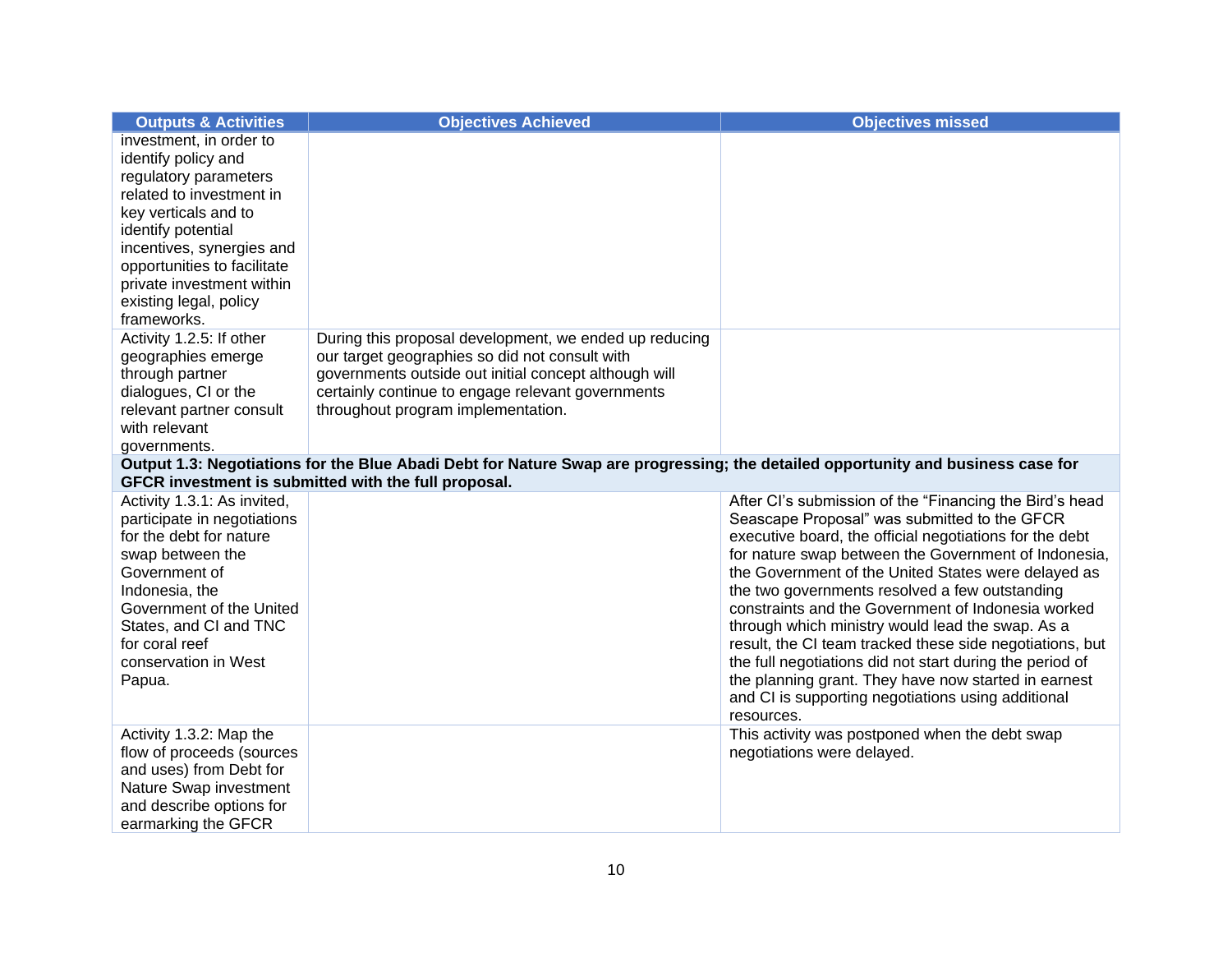| <b>Outputs &amp; Activities</b>                                                                                                                                                                                                            | <b>Objectives Achieved</b>                                                                                                                                                                                                                                                                                                                                                                                                                                                                                                                                                                                                                                                                                                                   | <b>Objectives missed</b>                                                                                                                     |
|--------------------------------------------------------------------------------------------------------------------------------------------------------------------------------------------------------------------------------------------|----------------------------------------------------------------------------------------------------------------------------------------------------------------------------------------------------------------------------------------------------------------------------------------------------------------------------------------------------------------------------------------------------------------------------------------------------------------------------------------------------------------------------------------------------------------------------------------------------------------------------------------------------------------------------------------------------------------------------------------------|----------------------------------------------------------------------------------------------------------------------------------------------|
| proceeds within Blue<br>Abadi to support local<br>businesses with coral-<br>positive business models,<br>including building their<br>technical capacity to<br>access private                                                               |                                                                                                                                                                                                                                                                                                                                                                                                                                                                                                                                                                                                                                                                                                                                              |                                                                                                                                              |
| investment.<br>Activity 1.3.3: Compile<br>any necessary additional<br>documentation on Blue<br>Abadi and/or the debt for<br>nature swap mechanism<br>for the Global Fund for<br>Coral Reef joint<br>programme proposal<br>submission.      | CI submitted a proposal to the GFCR Executive Board on<br>June 9, 2021 entitled "Financing the Bird's Head<br>Seascape" that focused on a coral reef debt for nature<br>swap between the Government of Indonesia and the<br>United States Government to finance the Blue Abadi<br>Fund. That proposal, of US \$2 million was provisionally<br>and partially approved, pending the successful<br>negotiations of the debt for nature swap. As the swap<br>was temporarily put on hold by the two governments (see<br>above), the GFCR proposal was similarly put on hold.<br>The swap negotiations have since restarted, and this<br>proposal will be resubmitted to the GFCR board if and<br>when the swap negotiations successful conclude. |                                                                                                                                              |
|                                                                                                                                                                                                                                            | Output 1.4: Blueprints of promising direct investment opportunities for coral reef positive economic development, including<br>actionable business and finance and investment models, submitted with full proposal.                                                                                                                                                                                                                                                                                                                                                                                                                                                                                                                          |                                                                                                                                              |
| Activity 1.4.1:<br>Commission landscape<br>assessment and mapping<br>of relevant financing and<br>investment institutions,<br>including domestic,<br>regional, and<br>international entities<br>across both public and<br>private sectors. | Through a consultancy, we were able to learn about the<br>financial landscape in Indonesia with the Jakarta team<br>from Climate Policy to inform the CI team of the current<br>lending mechanisms and schemes within the public,<br>private and informal sectors.                                                                                                                                                                                                                                                                                                                                                                                                                                                                           |                                                                                                                                              |
| Activity 1.4.2: In<br>conjunction with<br>landscape assessment,<br>conduct targeted<br>outreach with relevant                                                                                                                              | We did connect with some of the institutions suggested<br>by the consultant to learn more about their activities and<br>opportunities for coral reef positive financing. Through<br>these conversations we were able to learn about the<br>barriers to investment for specific business types.                                                                                                                                                                                                                                                                                                                                                                                                                                               | We wanted to learn more about micro financing<br>opportunities in our specific geographies so have<br>included that in our program proposal. |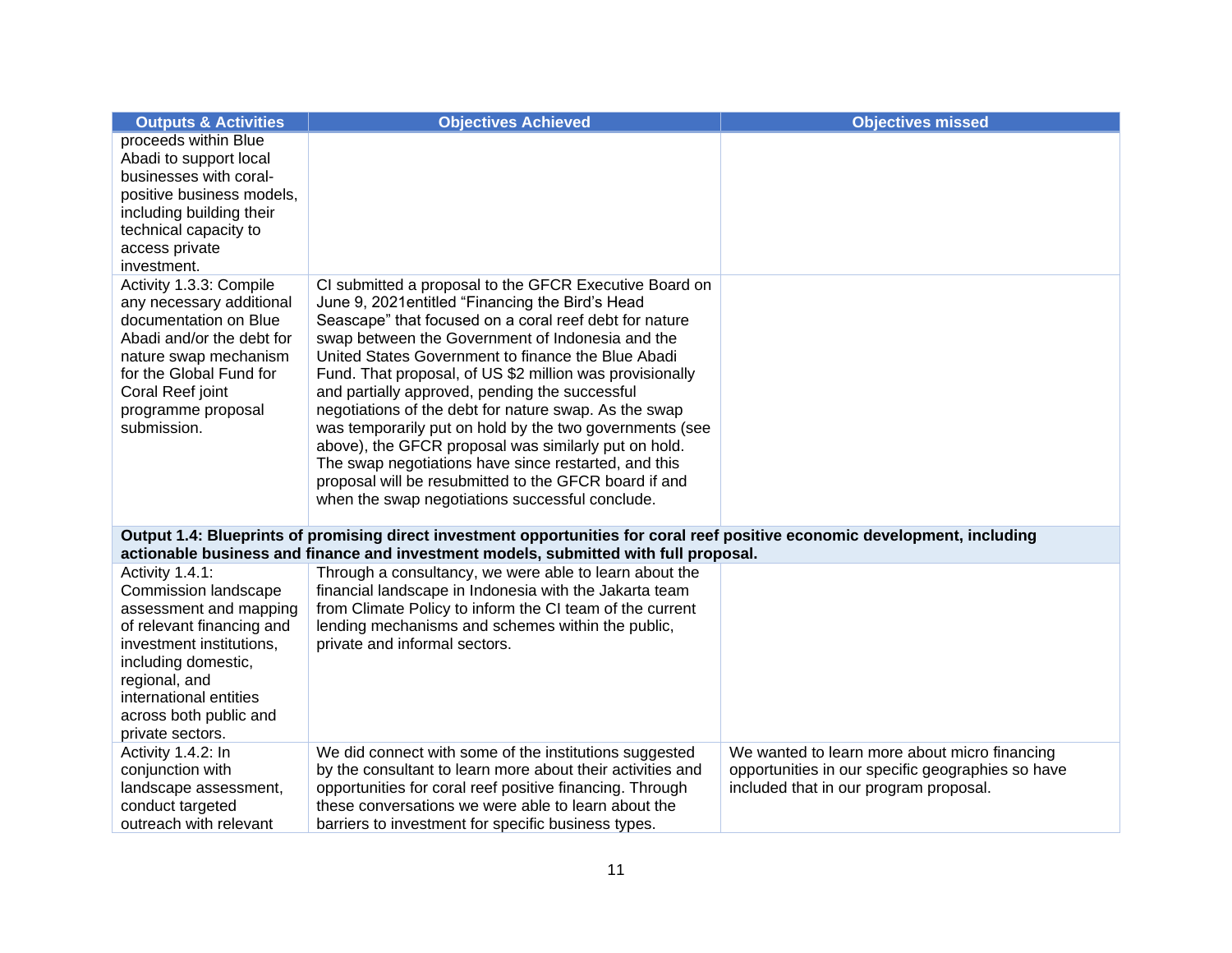| <b>Outputs &amp; Activities</b>                                                                                                                                                                                                                                                                                                              | <b>Objectives Achieved</b>                                                                                                                                                                                                                                                                                                                                                                                                                                                                                   | <b>Objectives missed</b>                                                                                                                                                                                                                                                                                                        |
|----------------------------------------------------------------------------------------------------------------------------------------------------------------------------------------------------------------------------------------------------------------------------------------------------------------------------------------------|--------------------------------------------------------------------------------------------------------------------------------------------------------------------------------------------------------------------------------------------------------------------------------------------------------------------------------------------------------------------------------------------------------------------------------------------------------------------------------------------------------------|---------------------------------------------------------------------------------------------------------------------------------------------------------------------------------------------------------------------------------------------------------------------------------------------------------------------------------|
| financial sector<br>institutions to identify new<br>and existing relevant<br>existing initiatives, and<br>"coral reef positive"<br>finance and investment<br>ecosystem opportunities,<br>gaps and synergies to<br>inform design of blended<br>financing approach<br>(vehicles, instruments,<br>$etc.$ )                                      |                                                                                                                                                                                                                                                                                                                                                                                                                                                                                                              |                                                                                                                                                                                                                                                                                                                                 |
| Activity 1.4.3: Document<br>design alternatives and<br>key implementation<br>partners and<br>stakeholders                                                                                                                                                                                                                                    | The proposal development process included a design<br>phase with the field teams to understand the needs and<br>opportunities in our focal geographies and to ensure that<br>the teams that work directly in these areas have an<br>opportunity to share their ideas. These were well<br>documented and used as the foundation for the program<br>development.                                                                                                                                               |                                                                                                                                                                                                                                                                                                                                 |
| Activity 1.4.4:<br>Commission industry and<br>market assessment(s) for<br>coral reef positive small<br>and mid-sized enterprises<br>across relevant GFCR<br>thematic priorities and<br>verticals, with emphasis<br>on but not exclusive to<br>initial site priorities of the<br><b>Bird's Head Seascape</b><br>and Lesser Sunda<br>Seascape. | With a consultancy from the Indonesian firm, Starling<br>Resources, we explored some market sectors which<br>have links to coral reefs including waste management,<br>tourism and aquaculture. This analysis included<br>discussions with private sector companies and social<br>enterprises that are working in or starting to work in these<br>spaces. We have continued these discussions after the<br>consultancy was complete and will work with some of the<br>connections secured through this study. |                                                                                                                                                                                                                                                                                                                                 |
| Activity 1.4.5: Based on<br>results of preliminary<br>targeted industry and<br>market analyses (see<br>Activity 1.4.4), map key<br>stakeholders across                                                                                                                                                                                       | Based on the results of the market analysis we informally<br>mapped out the stakeholders across the various value<br>chains.                                                                                                                                                                                                                                                                                                                                                                                 | As we went through the proposal development<br>process, our plan initially grew to be much more<br>involved in a wide variety of value chains but ultimately<br>was reduced to a more discrete set of activities in 3-4<br>value chains: seaweed aquaculture, tourism and MPA<br>management. Within these value chains, we have |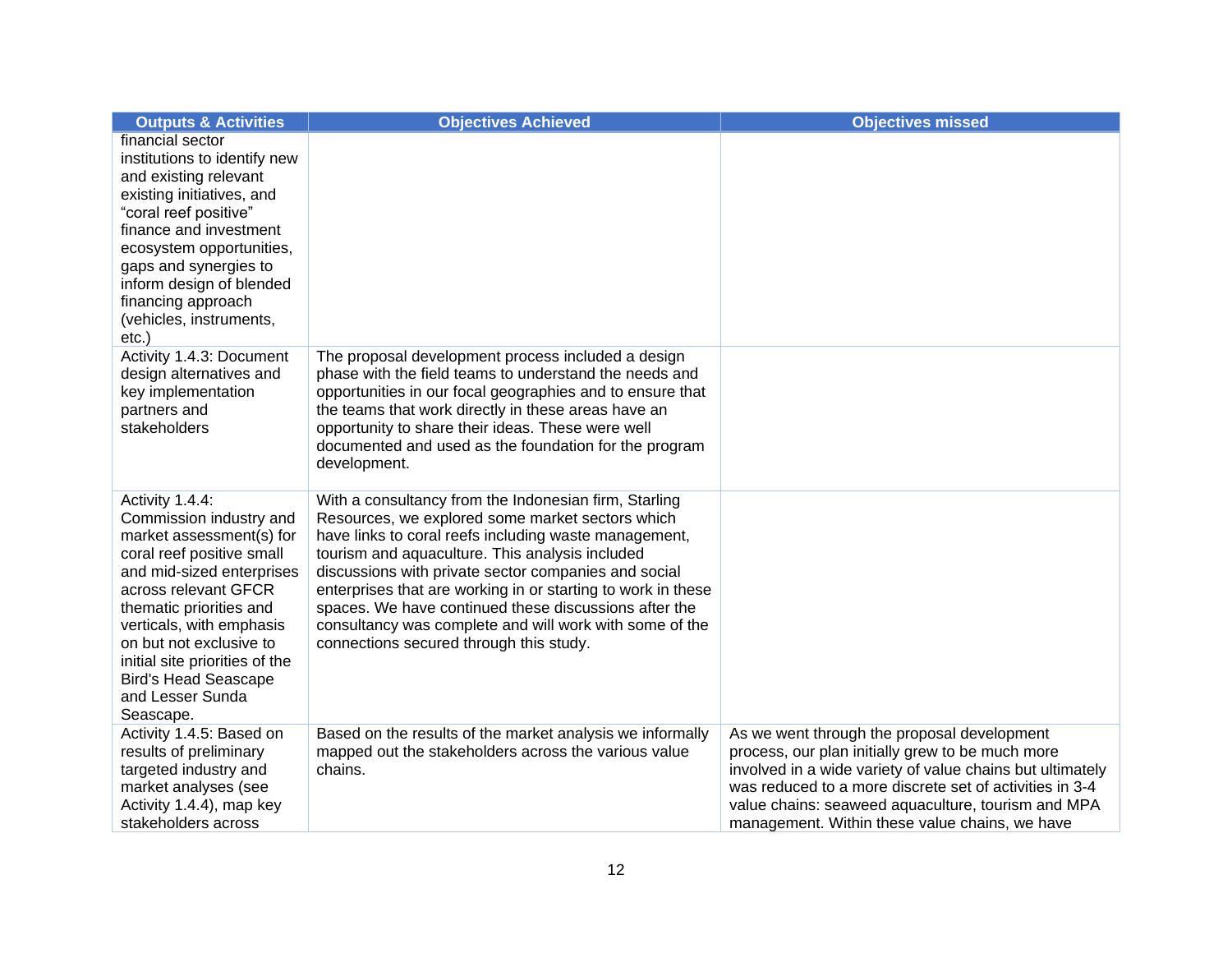| <b>Outputs &amp; Activities</b>                                                                                                                                                                                                                                                                                                                                           | <b>Objectives Achieved</b>                                                                                                                                                                                                                                                                                                                                                  | <b>Objectives missed</b>                                                                                                                                                                                                                                                     |
|---------------------------------------------------------------------------------------------------------------------------------------------------------------------------------------------------------------------------------------------------------------------------------------------------------------------------------------------------------------------------|-----------------------------------------------------------------------------------------------------------------------------------------------------------------------------------------------------------------------------------------------------------------------------------------------------------------------------------------------------------------------------|------------------------------------------------------------------------------------------------------------------------------------------------------------------------------------------------------------------------------------------------------------------------------|
| significant value chains<br>(e.g. ecotourism, surf<br>tourism, fisheries,<br>aquaculture, restoration<br>technology, water and<br>waste management,<br>clean energy, coastal<br>agriculture, forestry, and<br>other land use, etc.)                                                                                                                                       |                                                                                                                                                                                                                                                                                                                                                                             | mapped out the key stakeholders but in the other value<br>chains explored earlier in the proposal development<br>and in this concept development, we have not fully<br>mapped out key stakeholders.                                                                          |
| Activity 1.4.6: Time<br>permitting, conduct initial<br>targeted outreach to key<br>industry and enterprise<br>development leaders to<br>identify opportunities for<br>expanding "coral reef<br>positive" enterprises<br>and/or market activities at<br>multiple scales (SME to<br>industrial). This activity<br>will be ongoing<br>throughout the life of the<br>project. | We had a few very targeted discussions with key industry<br>and enterprise development leaders during this planning<br>grant which helped to shape the proposal and helped us<br>to understand what industries made sense within the<br>guidelines of the GFCR and which industries were maybe<br>less aligned with GFCR financing but could be a partner<br>in the future. |                                                                                                                                                                                                                                                                              |
| Activity 1.4.7: Identify 3-5<br>potentially actionable<br>market-based<br>opportunities for early<br>investment by GFCR,<br>across risk-return profiles<br>(concessional to market-<br>priced).                                                                                                                                                                           | We selected two geographies for initial focus and three<br>main workstreams. While discussing options with<br>partners in West Papua and Lesser Sundas, it became<br>clear that West Papua needed a bit more foundational<br>support before we had an actionable opportunity for a<br>coral-positive business.                                                              | The proposal development process resulted in 1<br>workstream that will be actionable in the near-term,<br>fewer than we were hoping at the outset of the project<br>development, but we will be laying a strong foundation<br>for actionable opportunities in future phases. |
| Activity 1.4.8: Compile<br>and synthesize findings<br>from preceding activities<br>into proposed strategy<br>and roadmap for<br>addressing conditions<br>antecedent to attracting<br>private sector investment                                                                                                                                                            | Findings from assessments were synthesized into the<br>final proposed strategy and informed the ultimate<br>decisions for which projects and workstreams we<br>proposed in the full proposal.                                                                                                                                                                               |                                                                                                                                                                                                                                                                              |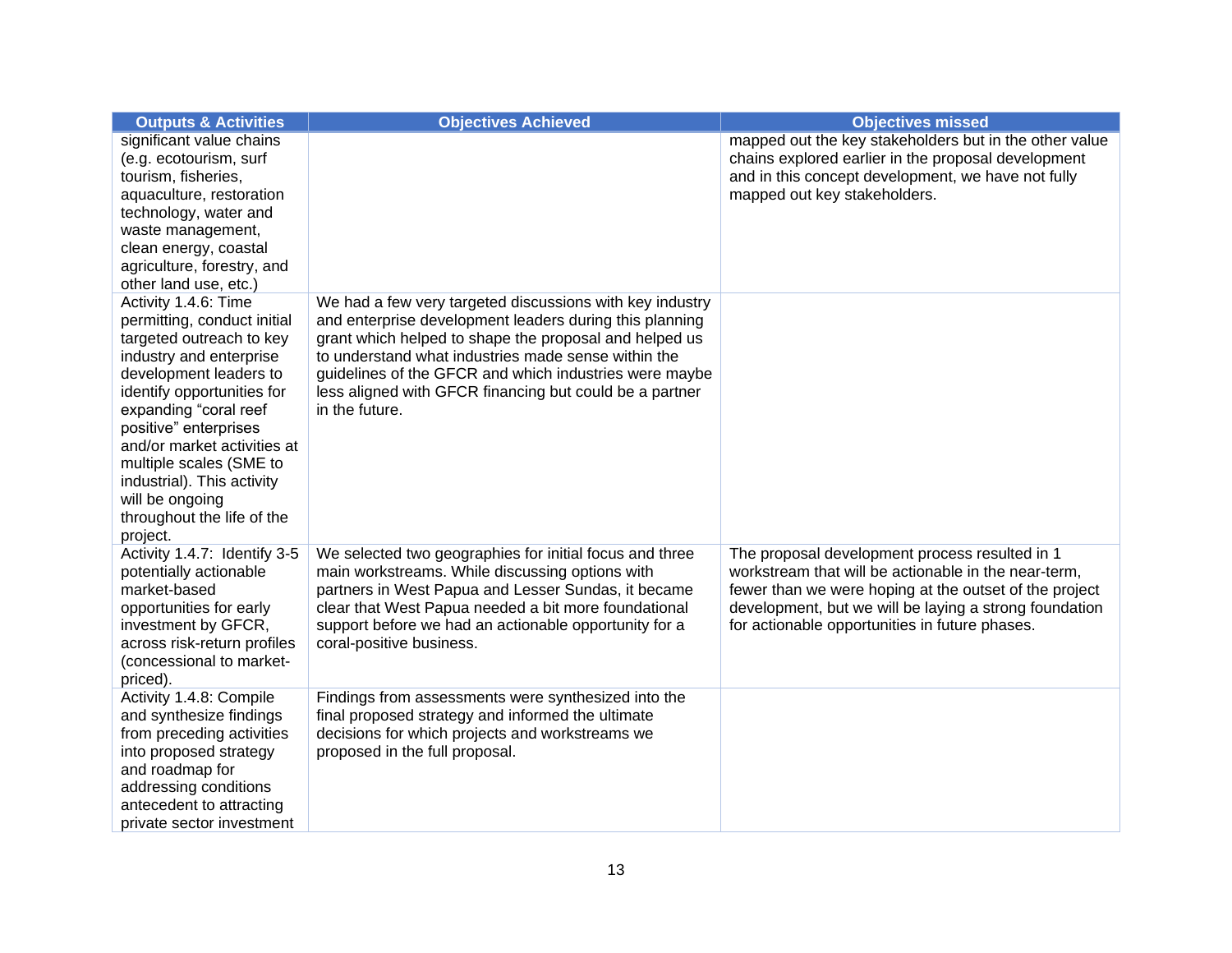| <b>Outputs &amp; Activities</b>                                                                                                                                                                                                                                           | <b>Objectives Achieved</b>                                                                       | <b>Objectives missed</b>                                                                           |  |  |  |
|---------------------------------------------------------------------------------------------------------------------------------------------------------------------------------------------------------------------------------------------------------------------------|--------------------------------------------------------------------------------------------------|----------------------------------------------------------------------------------------------------|--|--|--|
| finance to support "coral                                                                                                                                                                                                                                                 |                                                                                                  |                                                                                                    |  |  |  |
| reef positive" market                                                                                                                                                                                                                                                     |                                                                                                  |                                                                                                    |  |  |  |
| developments                                                                                                                                                                                                                                                              |                                                                                                  |                                                                                                    |  |  |  |
| Output 1.5: Detailed strategy and workplan to replicate key MPA and MPA finance innovations first developed in Raja Ampat to other<br>locations within the Bird's Head Seascape, the Lesser Sunda Seascape, and potentially other key geographies identified by partners, |                                                                                                  |                                                                                                    |  |  |  |
| is developed and submitted with the full proposal.                                                                                                                                                                                                                        |                                                                                                  |                                                                                                    |  |  |  |
| Activity 1.5.1: Building                                                                                                                                                                                                                                                  | As described in Activity 1.1.1, CI conducted extensive                                           | The original plan to convene large partner dialogues                                               |  |  |  |
| from Activity 1.1.1,                                                                                                                                                                                                                                                      | one-on-one consultations with partners in both the Bird's                                        | was adapted based on COVID-restrictions and some                                                   |  |  |  |
| convene potential civil                                                                                                                                                                                                                                                   | Head Seascape as well as various locations within the                                            | unexpected restrictions that CI had during its transition                                          |  |  |  |
| society partners in the                                                                                                                                                                                                                                                   | Lesser Sunda Seascape.                                                                           | from an International NGO to a local Yayasan in                                                    |  |  |  |
| <b>Bird's Head Seascape</b>                                                                                                                                                                                                                                               |                                                                                                  | Indonesia.                                                                                         |  |  |  |
| and the Lesser Sundas                                                                                                                                                                                                                                                     |                                                                                                  |                                                                                                    |  |  |  |
| Seascape to ensure<br>alignment and identify                                                                                                                                                                                                                              |                                                                                                  |                                                                                                    |  |  |  |
| priorities and additional                                                                                                                                                                                                                                                 |                                                                                                  |                                                                                                    |  |  |  |
| opportunities.                                                                                                                                                                                                                                                            |                                                                                                  |                                                                                                    |  |  |  |
| Activity 1.5.2: Identify key                                                                                                                                                                                                                                              | CI developed a shared workplan and scope of work with                                            | Due to turnover in the Park Authority that led to some                                             |  |  |  |
| activities for the                                                                                                                                                                                                                                                        | the Cenderwasih Bay National Park Authority to design a                                          | shifts in priority as well as budget constraints in the                                            |  |  |  |
| development and                                                                                                                                                                                                                                                           | sustainable financing plan, user fee system, and                                                 | phase 1 budget, CI made the decision to move                                                       |  |  |  |
| implementation of a                                                                                                                                                                                                                                                       | ecotourism development plan.                                                                     | activities in Cenderwasih Bay to phase 2, allowing                                                 |  |  |  |
| sustainable financing<br>plan and an ecotourism                                                                                                                                                                                                                           |                                                                                                  | more time to ensure full alignment with the new Park<br>Authority staff on the planned activities. |  |  |  |
| development plan for                                                                                                                                                                                                                                                      |                                                                                                  |                                                                                                    |  |  |  |
| Cenderawasih Bay                                                                                                                                                                                                                                                          |                                                                                                  |                                                                                                    |  |  |  |
| National Park.                                                                                                                                                                                                                                                            |                                                                                                  |                                                                                                    |  |  |  |
| Activity 1.5.3: Prioritize                                                                                                                                                                                                                                                | For phase 1, CI decided to focus efforts to replicate the                                        |                                                                                                    |  |  |  |
| potential locations and                                                                                                                                                                                                                                                   | Public Service Agency "BLUD" status and MPA tourism                                              |                                                                                                    |  |  |  |
| MPA management                                                                                                                                                                                                                                                            | fee system first piloted in Raja Ampat for the Bomberai                                          |                                                                                                    |  |  |  |
| authorities for the                                                                                                                                                                                                                                                       | MPA Authority. Other locations were also scoped,                                                 |                                                                                                    |  |  |  |
| replication of the Public<br>Service Agency "BLUD"                                                                                                                                                                                                                        | including for Cenderwasih Bay and for MPAs in East<br>Sumba that will be prioritized in phase 2. |                                                                                                    |  |  |  |
| status and Raja Ampat                                                                                                                                                                                                                                                     |                                                                                                  |                                                                                                    |  |  |  |
| MPA tourism fee system                                                                                                                                                                                                                                                    |                                                                                                  |                                                                                                    |  |  |  |
| in the Bird's Head                                                                                                                                                                                                                                                        |                                                                                                  |                                                                                                    |  |  |  |
| Seascape and potentially                                                                                                                                                                                                                                                  |                                                                                                  |                                                                                                    |  |  |  |
| in the Lesser Sundas.                                                                                                                                                                                                                                                     |                                                                                                  |                                                                                                    |  |  |  |
| Activity 1.5.4: Identify                                                                                                                                                                                                                                                  | CI originally identified 3 priority areas within the Lesser                                      | Proposed work on surf protected areas in Sumba,                                                    |  |  |  |
| priority existing (or                                                                                                                                                                                                                                                     | Sunda Seascape for the programme-East Sumba,                                                     | shark tourism in Sumbawa, and sustainable fisheries in                                             |  |  |  |
| potential) MPAs                                                                                                                                                                                                                                                           | Sumbawa, and Indonesia-Timor Leste transboundary                                                 | the proposed Indonesia-Timor Leste transboundary                                                   |  |  |  |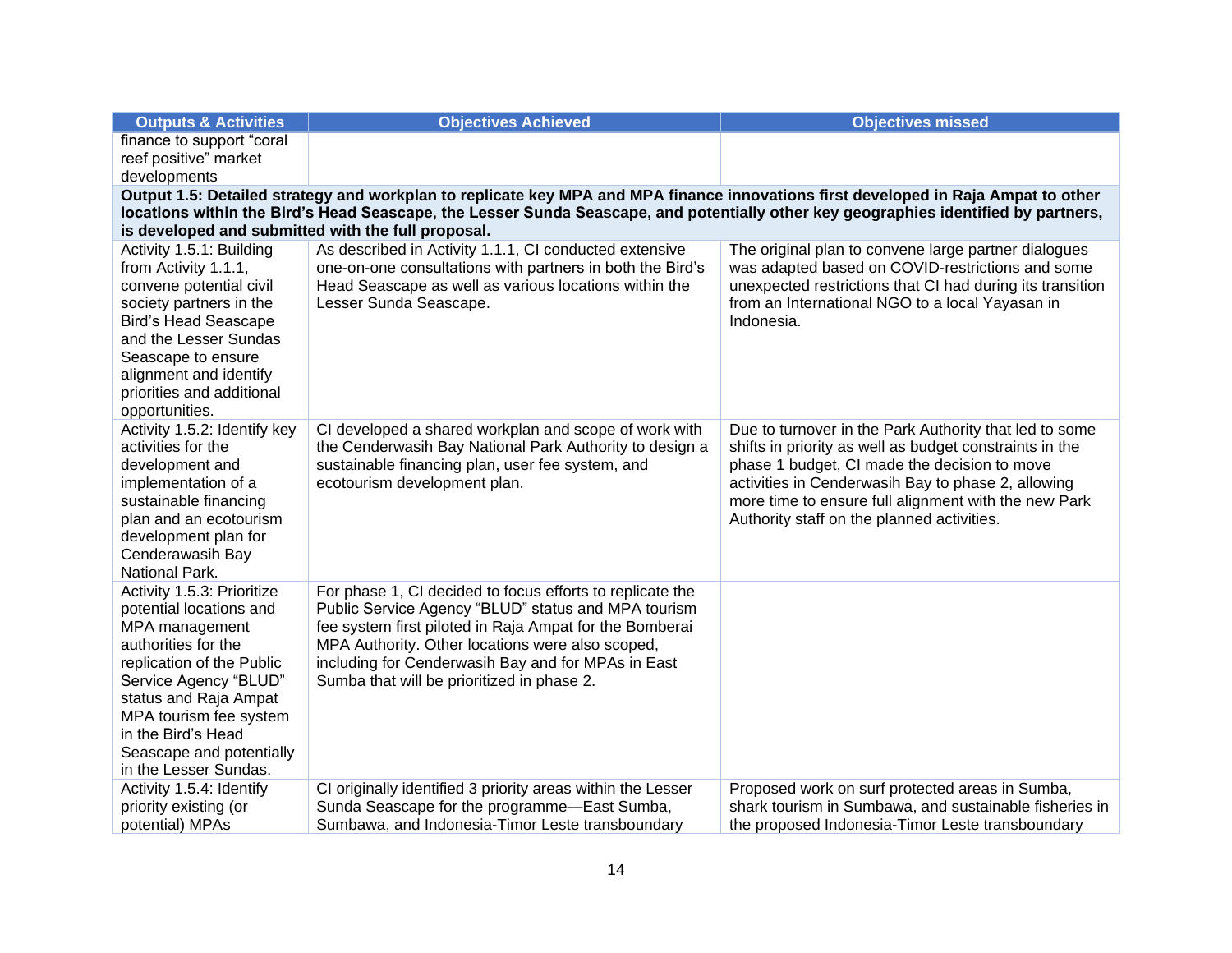| <b>Outputs &amp; Activities</b>                                                                                                                                                                                                                                                                                            | <b>Objectives Achieved</b>                                                                                                                                                                                                                                                                                                                                                              | <b>Objectives missed</b>                                                                                                                                                                                                        |  |  |  |
|----------------------------------------------------------------------------------------------------------------------------------------------------------------------------------------------------------------------------------------------------------------------------------------------------------------------------|-----------------------------------------------------------------------------------------------------------------------------------------------------------------------------------------------------------------------------------------------------------------------------------------------------------------------------------------------------------------------------------------|---------------------------------------------------------------------------------------------------------------------------------------------------------------------------------------------------------------------------------|--|--|--|
| protecting resilient reefs<br>within the Lesser Sunda<br>Seascape for targeted<br>conservation programing<br>and blended finance<br>mechanisms, including<br>the Indonesia-Timor<br>Leste transboundary<br>Peace Park and<br>candidate surf protected<br>areas.                                                            | Peace Park. After presenting all three to the GFCR<br>Executive Board in November 2021, the decision was<br>made to prioritize East Sumba for the first phase of the<br>programme given its significant and growing seaweed<br>aquaculture production and CI's work to identify a very<br>strong pipeline of potential investment opportunities to<br>make the industry coral-positive. | Peace Park, were put on hold to prioritize fewer initial<br>geographic priorities for the programme.                                                                                                                            |  |  |  |
| Output 1.6: Initial scientific justification, strategy, and workplan for a dedicated workstream on mangrove/peat/seagrass protection,<br>alternative livelihood development, and blue carbon financing potential is developed and submitted with the full proposal                                                         |                                                                                                                                                                                                                                                                                                                                                                                         |                                                                                                                                                                                                                                 |  |  |  |
| Activity 1.6.1: Compile<br>existing and as<br>necessary develop<br>additional detailed maps<br>and analysis of globally<br>significant irreplaceable<br>blue carbon (including<br>location, quantity and<br>threat analysis), in the<br>Bird's Head Seascape,<br>and other high potential<br>geographies as relevant.      | Irreplaceable carbon maps were compiled and analysed<br>for potential blue carbon investments in our target<br>geographies. Based on the analysis from the CI team<br>and a consultant, Terra Carbon, we did not find that blue<br>carbon would be a strong investment opportunity in our<br>target geographies at this stage.                                                          |                                                                                                                                                                                                                                 |  |  |  |
| Activity 1.6.2: Compile<br>scientific evidence of the<br>direct ecological link<br>between mangrove and<br>seagrass ecosystems<br>with priority coral reefs,<br>and the potential impacts<br>of planned conversion of<br>mangroves and coastal<br>peat on specific reefs in<br>the Bird's Head<br>Seascape, and other high | An early analysis of the scientific evidence on the direct<br>ecological link between mangroves and seagrass<br>ecosystems with priority reefs and planned conversion<br>was conducted although there is no planned conversion<br>in our target sites.                                                                                                                                  | This analysis was preliminary and was not as robust as<br>we were hoping. It did not shed much light on the<br>connections between mangrove and seagrass<br>ecosystems as a source of blue carbon financing for<br>coral reefs. |  |  |  |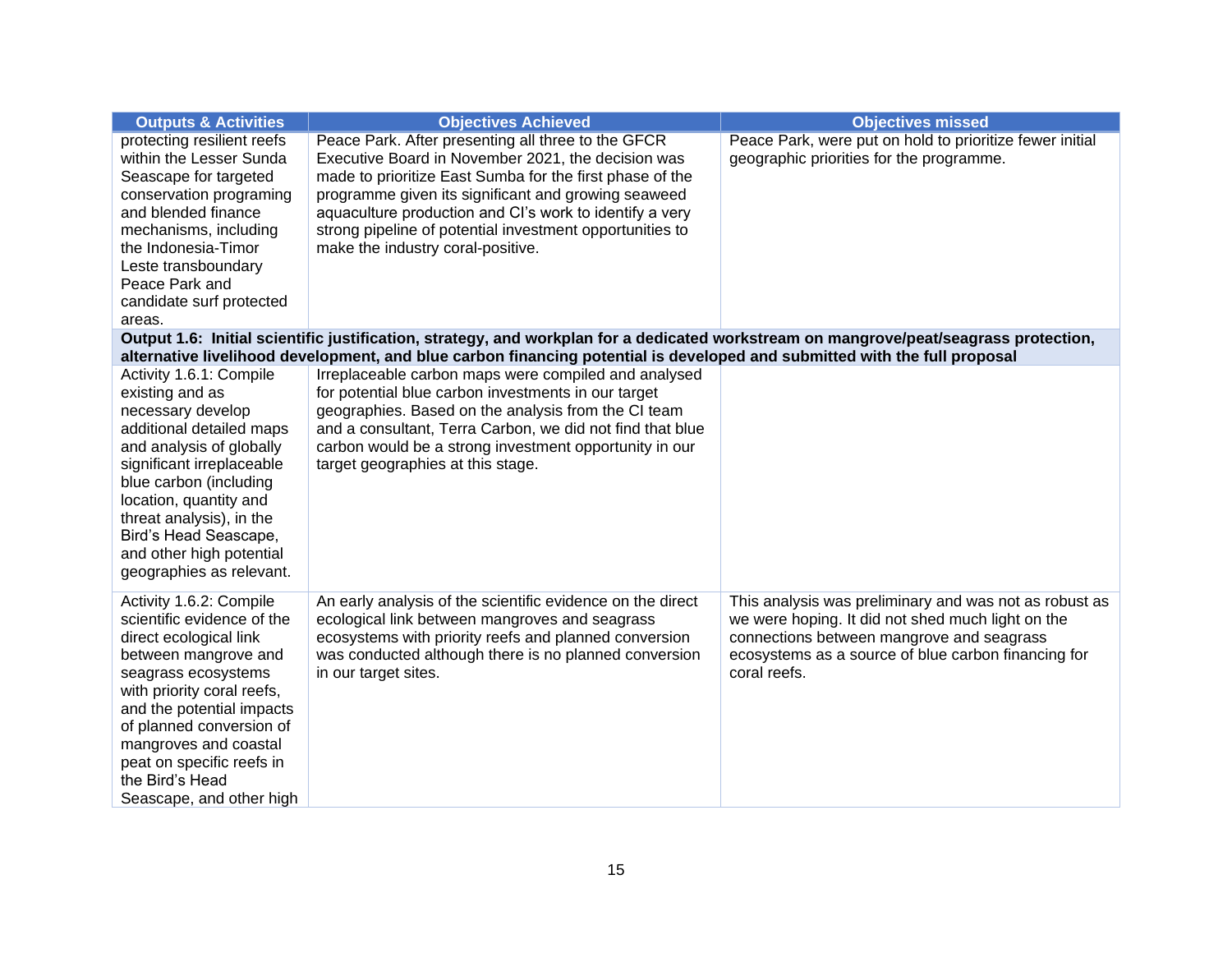| <b>Outputs &amp; Activities</b>                       | <b>Objectives Achieved</b>                                                                                       | <b>Objectives missed</b> |
|-------------------------------------------------------|------------------------------------------------------------------------------------------------------------------|--------------------------|
| potential geographies as                              |                                                                                                                  |                          |
| relevant.                                             |                                                                                                                  |                          |
| Activity 1.6.3: Initial                               | Through a consultancy with the US-based consultant                                                               |                          |
| assessment of market                                  | firm, Terra Carbon, we did a complete review of the                                                              |                          |
| (demand, supply side) for                             | potential for blue carbon financing in West Papua.                                                               |                          |
| mangrove offsets, other                               | Although West Papua has some of Southeast Asia's                                                                 |                          |
| blue carbon investments,                              | largest mangrove forests, the mangroves do not show                                                              |                          |
| and alternative livelihood                            | much historical deforestation in coastal areas which                                                             |                          |
| options in the Bird's Head                            | makes it very hard to demonstrate additionality for carbon                                                       |                          |
| Seascape.                                             | financing.                                                                                                       |                          |
| Activity 1.6.4: Conduct<br>policy scoping analysis to | We contracted a Jakarta based consultant group, Carbon<br>Ethics to conduct a comprehensive review of carbon     |                          |
| assess readiness for                                  | policies and land tenure issues relating to carbon in                                                            |                          |
| domestic blue carbon                                  | Indonesia, with a specific focus on West Papua. The                                                              |                          |
| implementation and                                    | results of this consultancy showed that essentially                                                              |                          |
| potential carbon trading                              | despite significant discussions on carbon at the national                                                        |                          |
| (for meeting national                                 | level and how to reach Indonesians NDC goals, the                                                                |                          |
| targets and/or voluntary                              | system for carbon financing remains unclear. We                                                                  |                          |
| carbon markets),                                      | anticipate that this will be clarified in the coming years but                                                   |                          |
| including identifying                                 | because it was hard to show additionality in mangrove                                                            |                          |
| relevant policy windows                               | ecosystems in our target geographies and the policies                                                            |                          |
| and levers and identifying                            | were not there to support carbon financing, we decided to                                                        |                          |
| appropriate legal counsel                             | wait on this workstream for phase I. However, we will                                                            |                          |
| to conduct additional                                 | continue to monitor this for potential projects in the future.                                                   |                          |
| legal analysis of carbon                              |                                                                                                                  |                          |
| rights and land tenure                                |                                                                                                                  |                          |
| during project                                        |                                                                                                                  |                          |
| implementation.                                       |                                                                                                                  |                          |
| Activity 1.6.5:                                       | As noted in 1.6.3 above, the analysis commissioned of                                                            |                          |
| Commission an analysis                                | the future-threat to blue carbon ecosystems in the Bird's                                                        |                          |
| of future-threat to blue                              | Head Seascape showed that because of low historical<br>deforestation, the potential for blue carbon financing at |                          |
| carbon ecosystems in the<br>Bird's Head Seascape,     | this stage in coral -reef linked mangroves will be very                                                          |                          |
| using internationally                                 | challenging. We will continue to monitor this to see if the                                                      |                          |
| respected methodologies                               | situation evolves. While this activity was fully achieved,                                                       |                          |
| approved by the Verified                              | we did not find that blue carbon made sense to include in                                                        |                          |
| Carbon Standard, in                                   | our program at this stage.                                                                                       |                          |
| order to build case for                               |                                                                                                                  |                          |
| additionality of any                                  |                                                                                                                  |                          |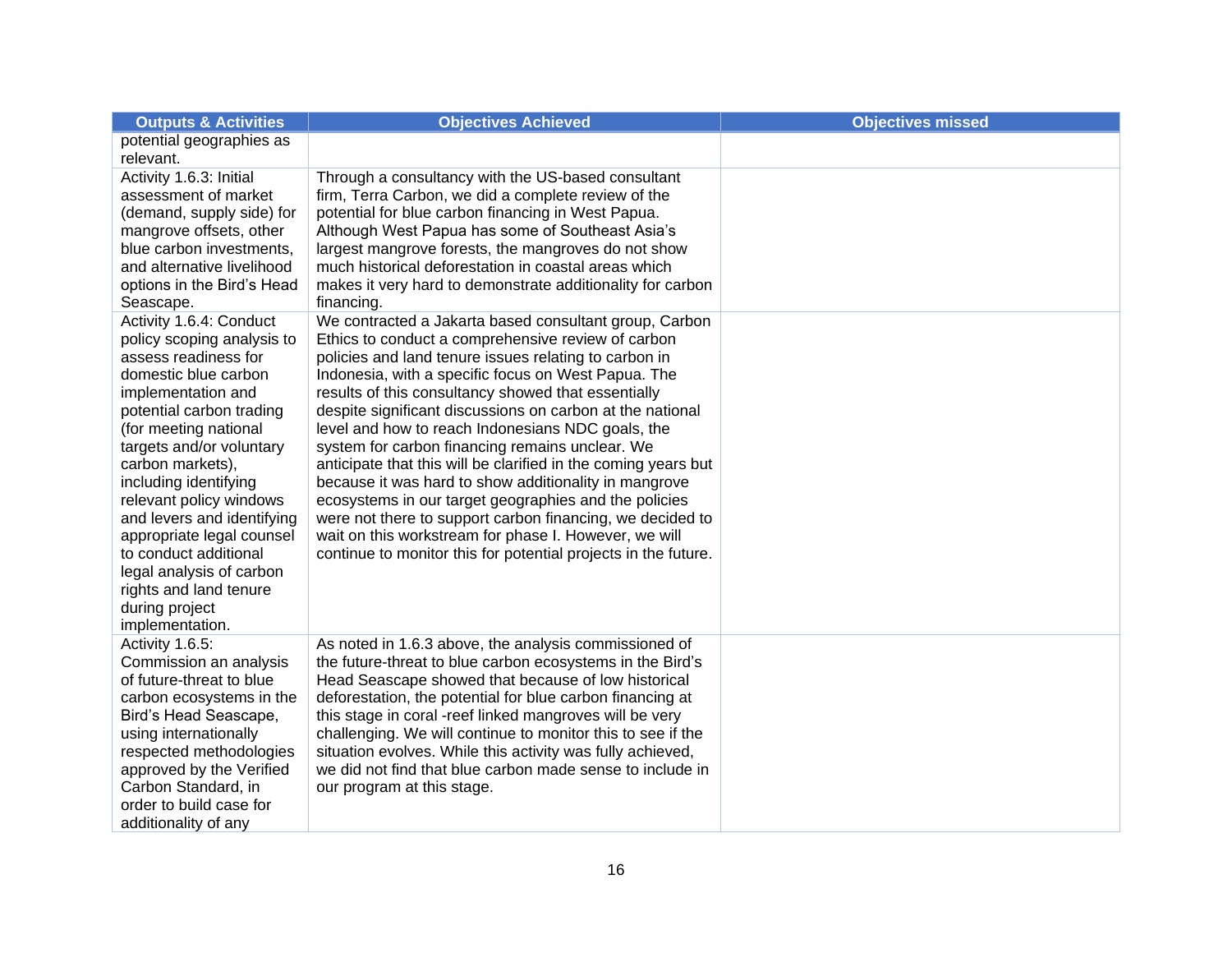| <b>Outputs &amp; Activities</b>                                                                                                                                                                                | <b>Objectives Achieved</b>                                                                             | <b>Objectives missed</b> |  |  |
|----------------------------------------------------------------------------------------------------------------------------------------------------------------------------------------------------------------|--------------------------------------------------------------------------------------------------------|--------------------------|--|--|
| mangrove conservation                                                                                                                                                                                          |                                                                                                        |                          |  |  |
| initiatives conducted in                                                                                                                                                                                       |                                                                                                        |                          |  |  |
| Bird's Head Seascape.                                                                                                                                                                                          |                                                                                                        |                          |  |  |
| Output 1.7: Proposed programme governance, staffing structure, and initial partner coalition designed                                                                                                          |                                                                                                        |                          |  |  |
| Activity 1.7.1: Develop<br>proposed project<br>governance and staffing<br>structure to ensure<br>effective and efficient<br>oversite of the project<br>and collaboration and<br>coordination with<br>partners. | A proposed project governance and staffing structure<br>was submitted as part of the project proposal. |                          |  |  |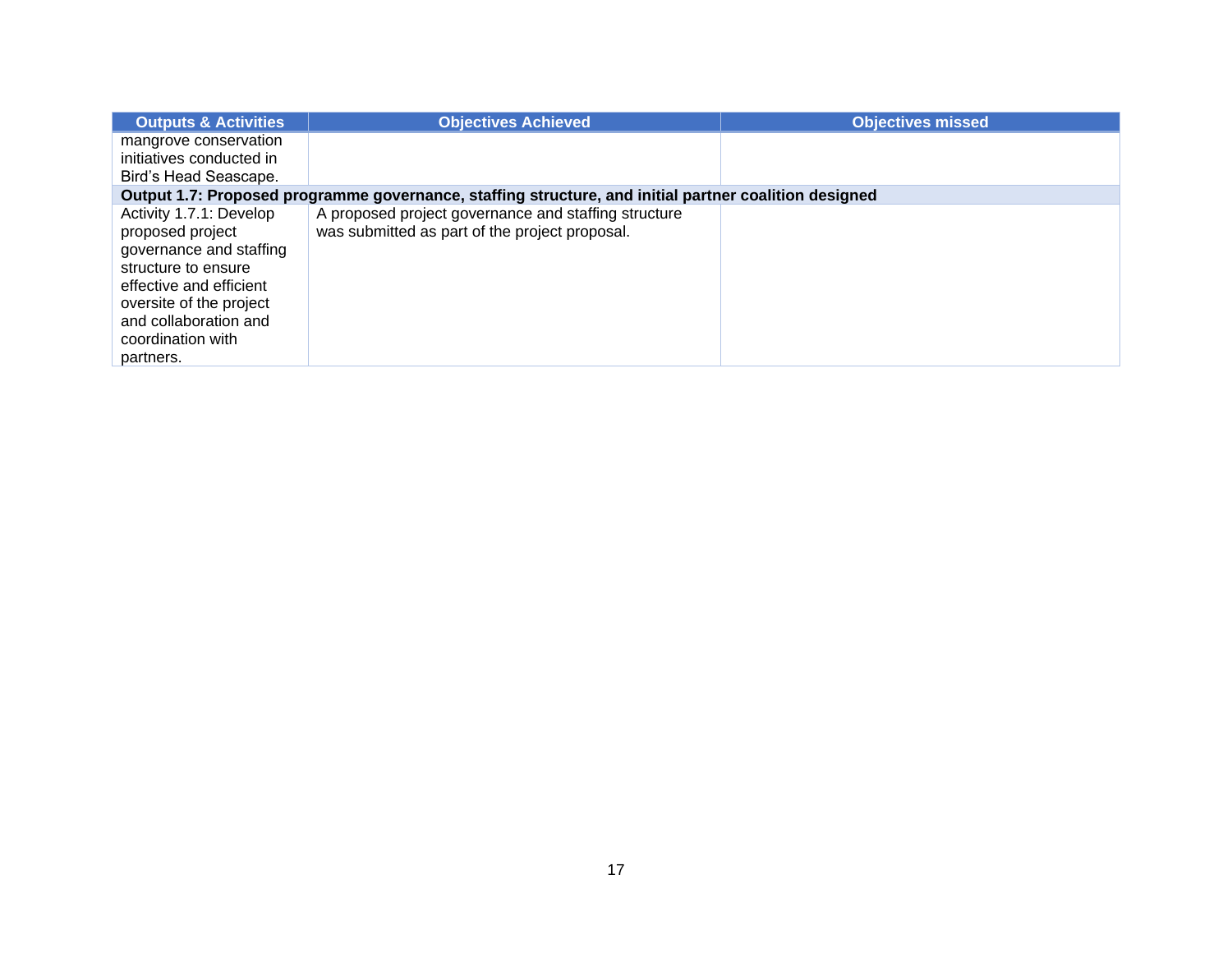

### <span id="page-17-0"></span>III. Highlights

Highlight #1:

Descriptive Title: Papua Barat Mooring System (formerly Raja Ampat Mooring System)

Description of objective and/or challenge faced**:**

CI and partners have been tossing around this idea of developing a mooring system for Raja Ampat to reduce the damage on reefs caused by dropping anchors too shallow and/or on coral reefs, often causing irreparable damage to the reef structure. Although partners have wanted this system for years, we have had difficulties organizing ourselves and clarifying who in the government has authority over moorings in the MPAs.

Description of activities conducted including stakeholder engagement:

With support from the GFCR planning grant we were able to have more in-depth discussions with all the stakeholders involved and the provincial government who suggested rather than working on only the Raja Ampat regency, we develop the legal base at the provincial level and pilot the mooring system in Raja Ampat. This legal structure would enable easier replication of the mooring system in other Bird's Head Seascape MPAs. We also worked with a technical expert to develop clear plans for location-appropriate moorings and have found a local NGO in Manokwari to support the legal aspects of this project.

#### Results:

The Papua Barat Mooring System (formerly the Raja Ampat Mooring System and referred to as such in the proposal) is now starting to take shape with the partner in Manokwari beginning to draft some of the legal documents we will need for the legal base, and the technical lead in Sorong identifying locations and mooring styles to install when they have the authority from the provincial government.

#### Challenges:

One particular challenge is that the governor of West Papua will end his term in May and will be replaced by a caretaker governor until the 2024 election cycle (Indonesia is changing their election cycle to synchronize all elections). We were hoping to finalize the legal base before the governor steps down but are unsure if all the documents necessary will be ready in time. However, we are building a strong coalition of partners around this project so are confident that with the proper funding and technical support, we will be able to launch this pilot within 18 months.